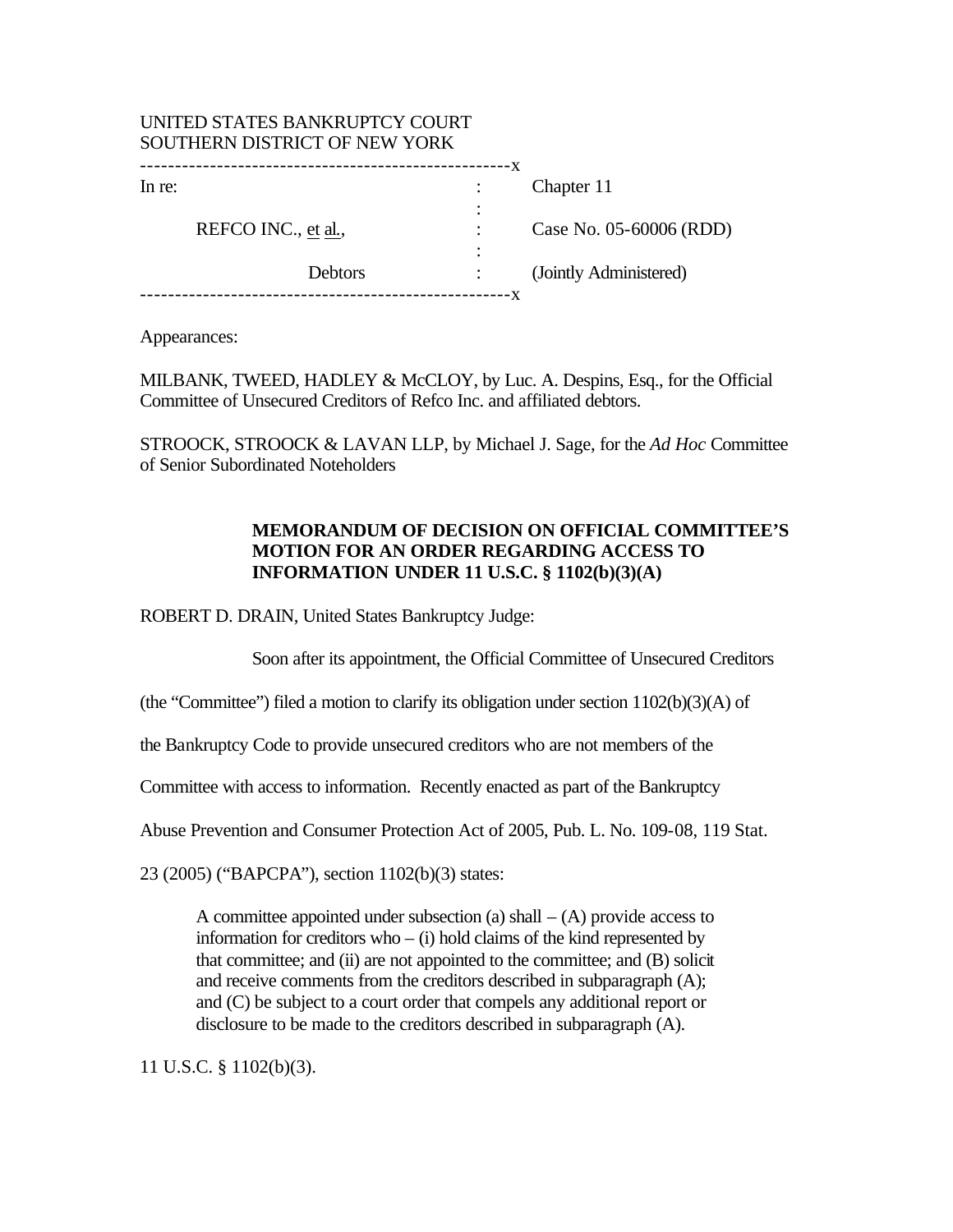BAPCPA does not define the "information" that section 1102(b)(3)(A) requires an official creditors' committee to make available to its constituency (for example, whether it includes information obtained in confidence) or state how it is to be delivered (for example, whether to all unsecured creditors at once, or upon individual creditors' demand), but its language permits a broad construction.<sup>1</sup> The Committee's motion was based on the fear that section  $1102(b)(3)(A)$  might be interpreted to impose an obligation contrary to other applicable laws and the Committee's fiduciary duties and hamper the Committee's performance under section 1103 of the Bankruptcy Code.

 Notwithstanding the possibility of such a broad construction, the Court's first inclination, particularly given the review process contemplated by section 1102(b)(3)(C), the absence from the statute of any adverse consequences for an initial failure to comply, and the qualified immunity accorded official committees and their professionals, $<sup>2</sup>$  was to deny the motion as not raising a case or controversy. Until a</sup> creditor contended that the Committee was being too stingy with information, the Committee could be left to make reasonable efforts to provide access to relevant information consistent with its resources and any conflicting duties.

This is, however, a large and rapidly moving case, and meaningful information may become stale before the completion of litigation over whether and how

<sup>&</sup>lt;sup>1</sup> The legislative history of section 1102(b)(3) does not provide meaningful guidance regarding the type of information to which access must be given, the manner in which it should be communicated or whether an official creditors' committee faces any sanction, other than being subject to a court order compelling the provision of additional information, if the committee's view of the proper scope and means of delivering access to information is too narrow. The House Report states merely, "Section 405(b) requires the committee to give creditors having claims of the kind represented by the committee access to information. In addition, the committee must solicit and receive comments from these creditors and, pursuant to court order, make additional reports or disclosures available to them." H.R. Rep. No. 109-31, 109<sup>th</sup> Cong., 1st Sess. 87 (2005).

<sup>2</sup> *See In re PWS Holding Corp.*, 228 F.3d 224, 246 (3d Cir. 2000); *Pan Am Corp. v. Delta Air Lines, Inc.*, 175 B.R. 438, 514 (S.D.N.Y. 1994).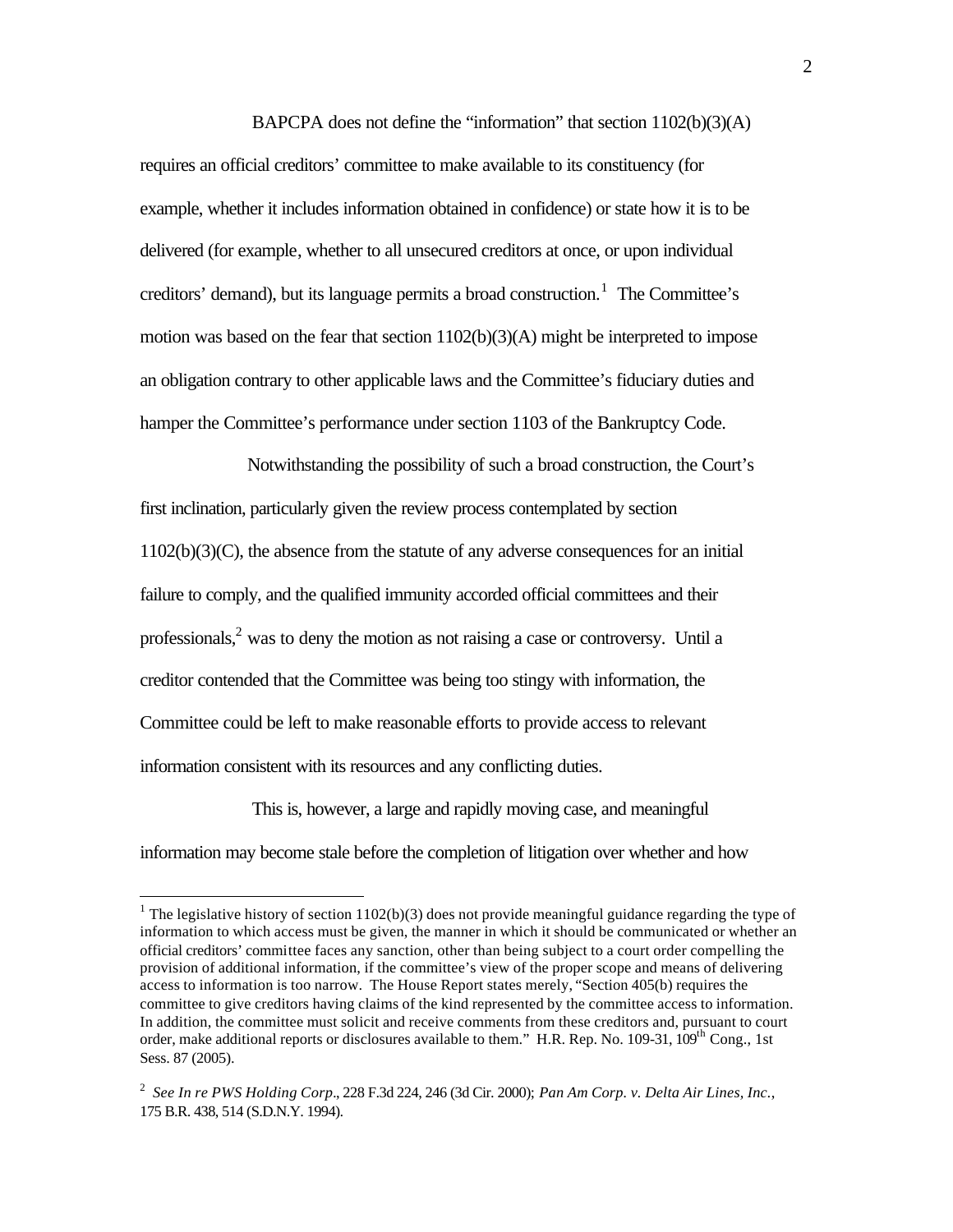it should be provided. Moreover, it appears that the Committee's motion did not arise in a vacuum; unsecured creditors apparently were pressing for information in ways that raised issues neither expressly addressed by the statute nor, given the section's recent enactment, the case law. Under the circumstances, therefore, the Committee's request to establish parameters for the provision of information under section 1102(b)(3)(A) of the Bankruptcy Code was appropriate, although, as the law develops, the need for comfort orders should end.

### **Background**

Refco, Inc. ("Refco") and its direct and indirect subsidiaries were providers of execution and clearing services for exchange-traded derivatives and prime brokerage services in the fixed income and foreign exchange markets. In 2004, they were the largest providers of customer transaction volume to the Chicago Mercantile Exchange, the largest derivatives exchange in the United States.

 On October 10, 2005, Refco disclosed that an entity owned by Refco's CEO and Chairman, Phillip R. Bennett, owed Refco entities approximately \$430 million, and soon Mr. Bennett was arrested and charged with various crimes, including securities fraud in connection with Refco's initial public offering, which had occurred only two months earlier.<sup>3</sup> This news precipitated a crisis of customer confidence in Refco and its various subsidiaries, which in turn led Refco to impose a moratorium on withdrawals from its largest unregulated subsidiary, Refco Capital Management, Inc. ("RCM"), and the filing of voluntary chapter 11 petitions on October 17, 2005 by Refco, RCM and twenty-two related entities.

 $3$  In addition to Refco's publicly held stock, Refco and several of its subsidiaries have issued or guarantied a large amount of public debt.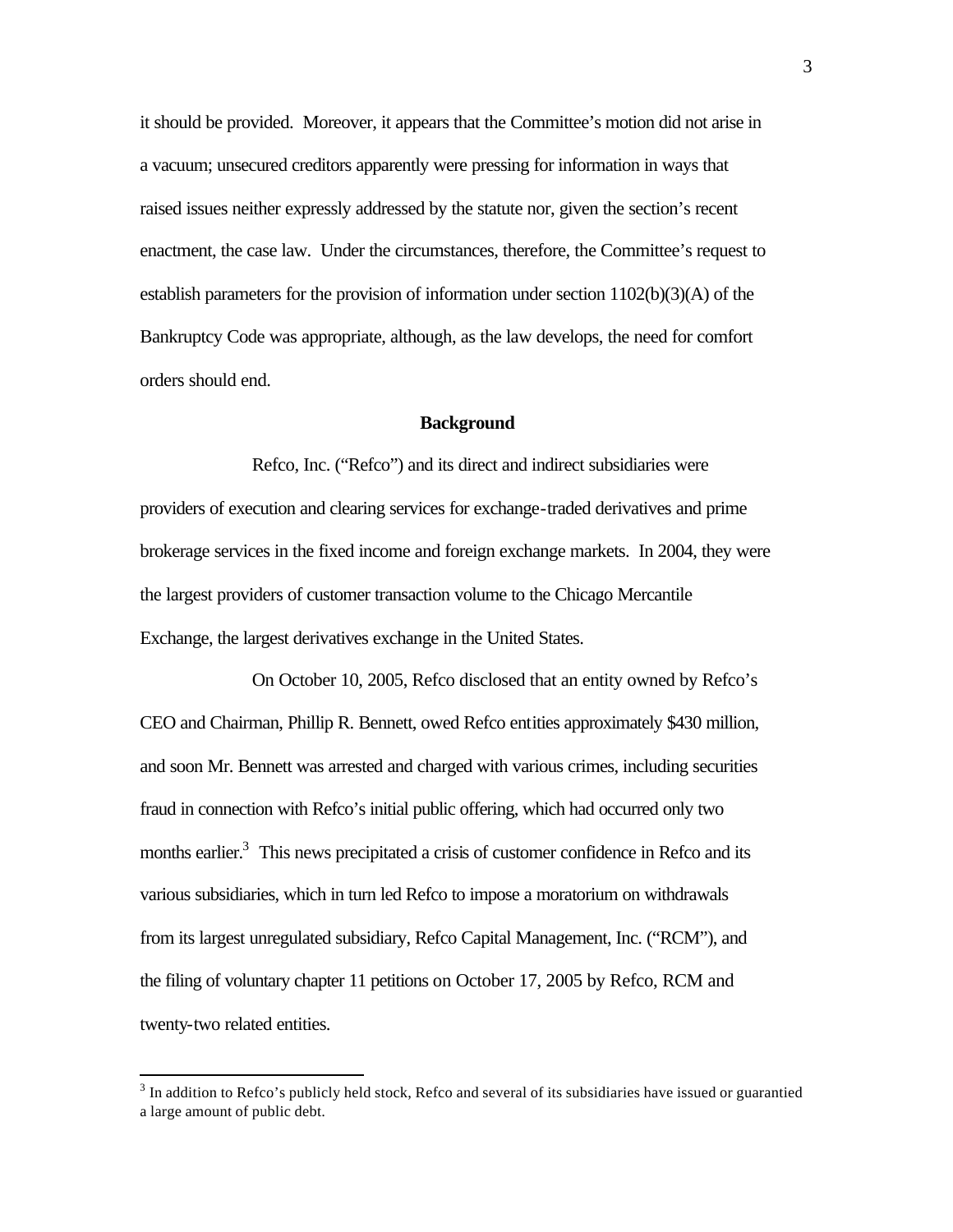Under a new Chief Executive Officer, Refco immediately sought to sell its largest asset, its regulated futures business, on an expedited basis to prevent further erosion of value and satisfy regulators. At the same time, Refco pursued the sale of other substantial assets and attempted to address the demands of numerous RCM customers to the immediate return of money and securities in which they claimed an interest, while other parties in interest contended that such property was, instead, property of RCM's chapter 11 estate, available to pay all unsecured creditors.

 The Committee was appointed on October 28, 2005 and promptly turned its attention to these pressing issues, working closely with the Debtors and their professionals -- particularly on the proposed sales of the regulated futures business and other assets, which involved the exchange of significant confidential information regarding the businesses proposed to be sold, strategies for negotiating with competing bidders and the evaluation of competing bids. In large part because of this cooperative approach, the regulated futures business was successfully sold. On its own, but with information provided by the Debtors, the Committee also analyzed the issues raised by RCM's customers' claims to money and securities. And it also began to investigate the events that precipitated the chapter 11 filings, which entailed a more circumspect approach to information-sharing with the Debtors and others (indeed, the Court granted the Committee's motion for discovery under Bankruptcy Rule 2004 only after the imposition of certain confidentiality requirements in the light of, among other things, an ongoing criminal investigation).

Thus, in the early days of the chapter 11 cases the Committee was engaged in tasks that required it to exchange confidential information with the Debtors and other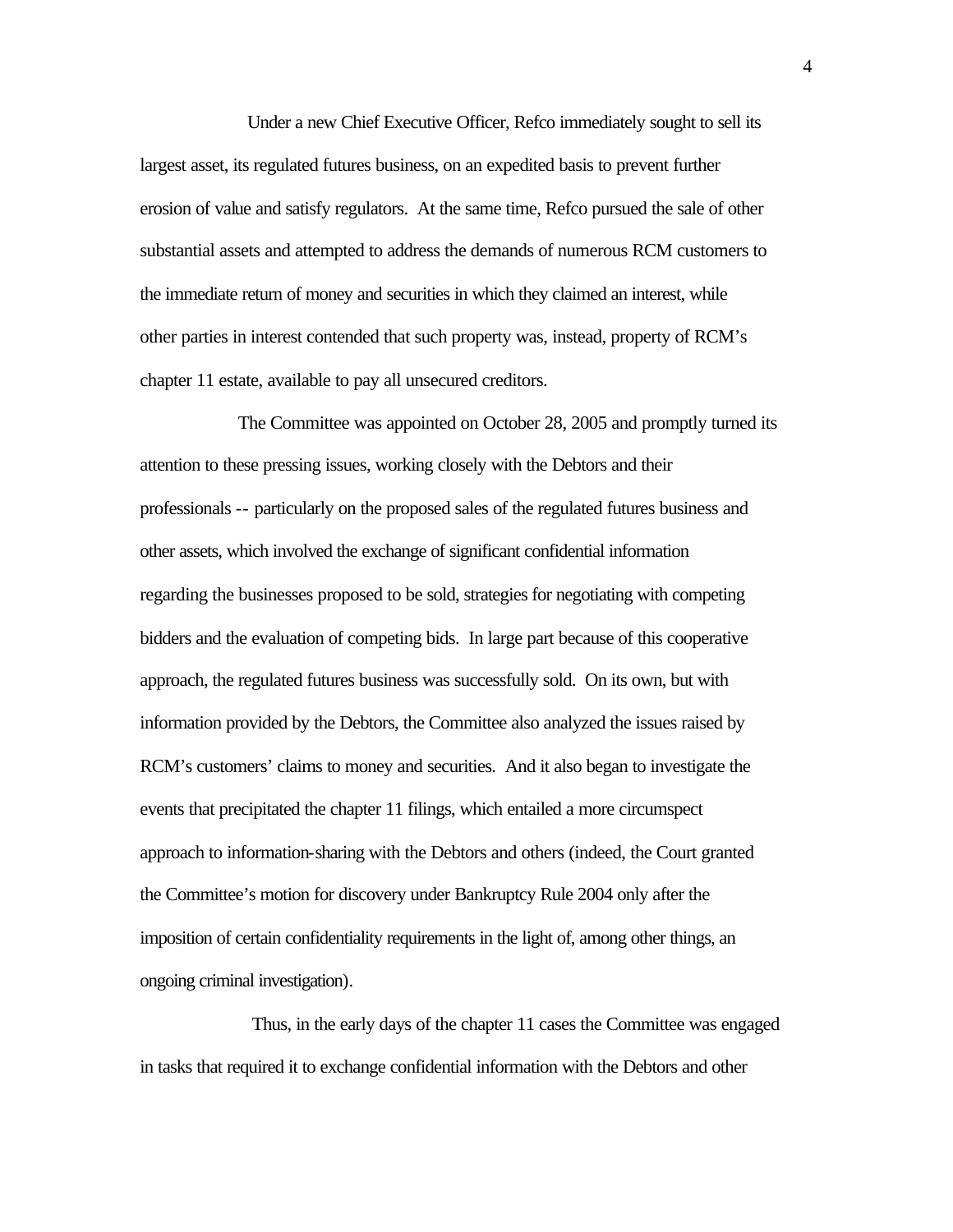parties, develop factual and legal analyses of significant inter-creditor issues, and pursue an investigation on a confidential basis. The Committee believed that the premature, unguarded or selective disclosure of information obtained in performing these tasks not only could jeopardize the Committee's desired result in each instance, but also might violate the securities laws (given Refco's public stock and debt) or violate a Court order (in the case of information obtained pursuant to the Rule 2004 order).

 It is not particularly surprising, then, that the Committee moved three days after its appointment for approval of a protocol for complying with section 1102(b)(3)(A). On an interim basis it sought an order providing that it was not required in the first instance to divulge any (i) confidential, proprietary, non-public information concerning the Debtors or (ii) any other information if the effect of such disclosure would constitute a waiver of the attorney-client or other privilege of the Committee. With minor changes, the Court entered the interim order, which also required the Debtors to assist the Committee by identifying the proprietary or non-public nature of any information given to the Committee, pending a final hearing.

The Committee's motion received one response, by an *ad hoc* committee of holders of approximately \$487 million of senior subordinated notes and bank debt. The *ad hoc* committee's primary objections focused on the circumstances under which the Committee could be forced to provide access to confidential information if the requesting party was prepared to agree to certain confidentiality constraints, as well as on the Committee's proposed schedule for resolving disputes regarding whether particular information should be disclosed. Without accusing the Committee of any dereliction of duty, the *ad hoc* committee asserted that because the interests of the *ad hoc* committee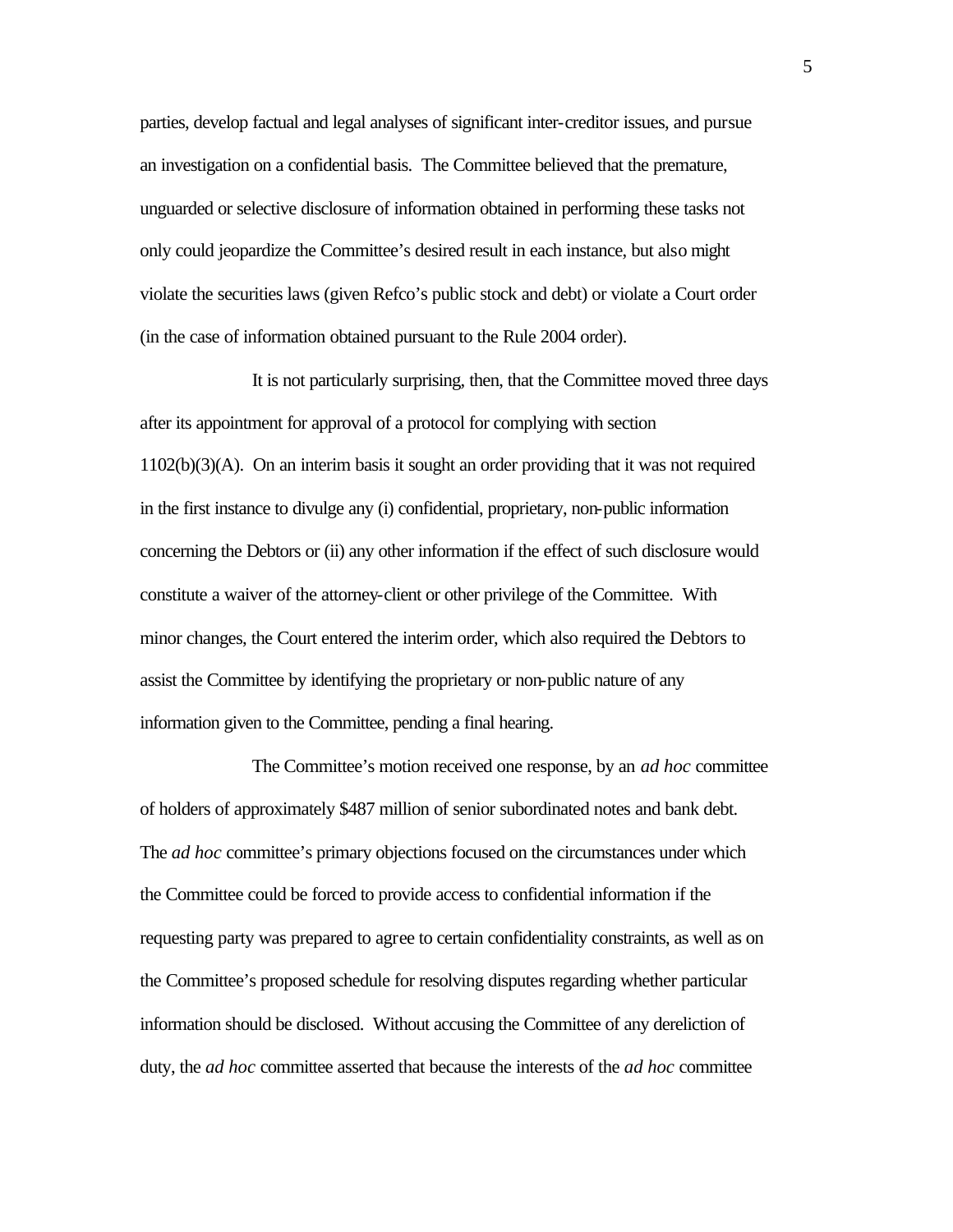were under-represented on the Committee, the Committee might not use certain information (for example, information related to the RCM customer dispute) in an evenhanded way.

With additional input by Refco and the United States Trustee, however, the objection was ultimately resolved by the final form of Order Regarding Creditor Access to Information, which is attached as Exhibit A.

## **Discussion**

Notwithstanding the statute's ambiguity and unhelpful legislative history, there are sources for construing the Committee's obligation to provide "access to information" under Bankruptcy Code section 1102(b)(3)(A). First, the Code has long contained a similar requirement for bankruptcy trustees. Bankruptcy Code section 704(7), which applies under 11 U.S.C.  $\S$  1106(a)(1) and 1107(a) to chapter 11 trustees and debtors in possession, respectively, states that a "trustee shall . . . unless the court orders otherwise, furnish such information concerning the estate and the estate's administration as is requested by a party in interest."

 The facial differences between Bankruptcy Code sections 704(7) and 1102(b)(3) do not appear to be material. Under section 704(7), information shall be furnished only upon a party's request, whereas section  $1102(b)(3)(A)$  may envision a committee's volunteering information or at least establishing a mechanism for unsecured creditors to obtain it. Arguably the right to court review also is more explicit in section 704(7) than in section 1102(b)(3)(C). On the other hand, each section contemplates that the bankruptcy court shall resolve disputes over whether information should be shared. Once that fact is recognized, the two provisions do not differ in practical terms, as long as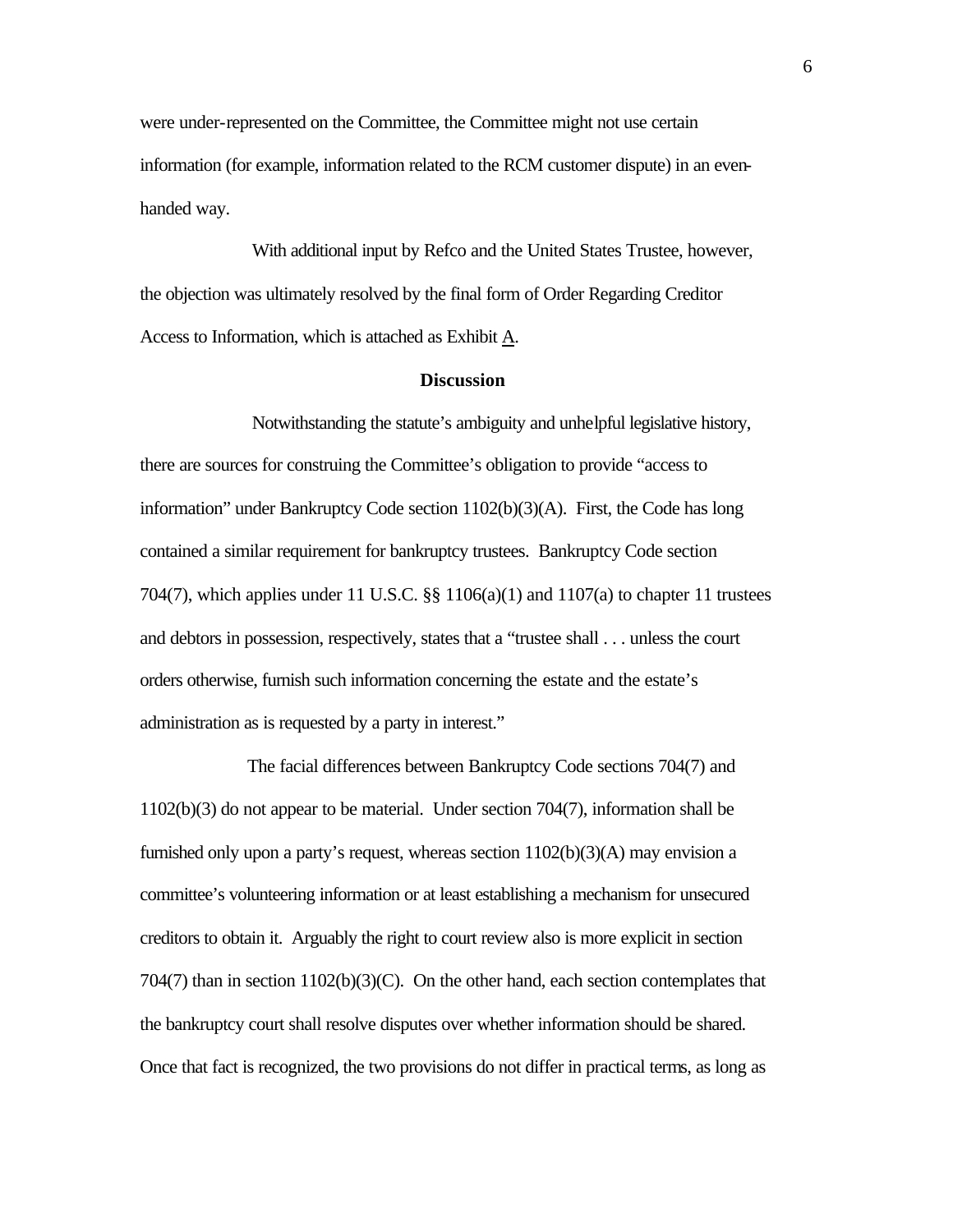court resolution is sought on a timely basis. (For the same reason, a committee's good faith decision not to volunteer information under section  $1102(b)(3)(A)$  also may not be of practical consequence: ultimately the issue would come down to the Court's decision whether to compel the information's release under section  $1102(b)(3)(C)$ ). In addition, the information to be provided under section 704(7) is limited to "information concerning the estate and the estate's administration," while section  $1102(b)(3)(A)$  refers perhaps more broadly to "information." However, the Code's definition of "estate" is itself so broad<sup>4</sup> that it is hard to see how section  $704(7)$ 's requirement generally would be any more limited in practical terms that section  $1102(b)(3)(A)$ 's reference to "information."<sup>5</sup> Thus cases construing section 704(7) may be applied by analogy to section 1102(b)(3).

Authorities interpreting Bankruptcy Code section 704(7) stand for three

propositions relevant to the scope of a committee's obligation under section 1102(b)(3).

First, a trustee's duty under section 704(7)

is fairly extensive, as § 704(7) places the burden of providing requested information on the trustee, and reflects the overriding duty to keep parties in interest informed. Courts have interpreted the trustee's responsibilities broadly, making a request for information difficult for the trustee to avoid, in the absence of a court order to the contrary.

*Pineiro v. Pension Benefit Guaranty Corporation*, 318 F. Supp. 2d 67, 102 (S.D.N.Y. 2003) (internal citations and quotations omitted). *See also In re Robert Landau Assocs., Inc.*, 50 B.R. 670, 677 (Bankr. S.D.N.Y. 1985) ("The policy of open inspection, established in the Code itself through section 704(7) and F.R.B.P. 5005 and 5007, is

 4 *See* 11 U.S.C. § 541(a).

<sup>5</sup> *But see In re Walters*, 136 B.R. 256, 258 (Bankr. C.D. Cal. 1992), in which the court found that information pertaining to the trustee's investigation of claims against debtor's wife was not covered by the plain meaning of section 704(7), because, after the estate's claims against the wife were settled, such information did not relate to the status of the trustee's pursuit or administration of estate property.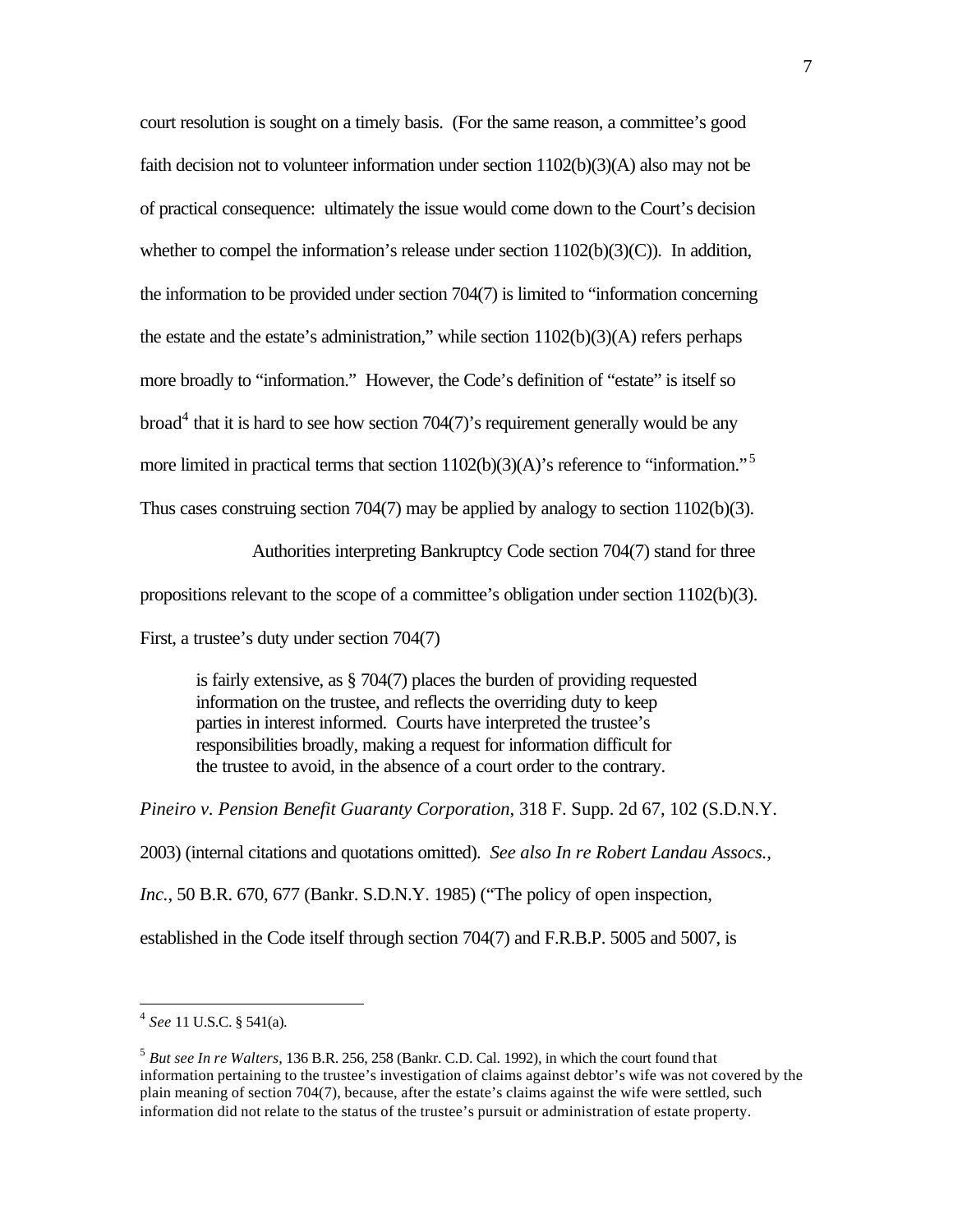fundamental to the operation of the bankruptcy system and is the best means of avoiding any suggestion of impropriety that might or could be raised.") (internal citation and quotation omitted); *In re Sports Accessories, Inc.*, 34 B.R. 80, 82 (Bankr. D. Md. 1983) (discussing importance of trustee's duty to disclose).

Second, the duty to provide information under section 704(7) is not unlimited, however, as is made clear by the section's introductory clause. *Robert Landau*, 50 B.R. at 675; *Speleos v. McCarthy*, 201 B.R. 325, 328 (D. D.C. 1996). In particular, a trustee may obtain a protective order against disclosure of information under section 704(7) if disclosure would result in waiver the attorney-client privilege, *In re Lee Way Holding Co.*, 120 B.R. 881, 908 (Bankr. S.D. Ohio 1990), or of information that is proprietary and confidential. *In re Grabill Corp.*, 109 B.R. 329, 333 (N.D. Ill. 1989); *see also* 6 *Collier on Bankruptcy* ¶ 704.11 (15th ed. 2005), at 704-23 (noting that section 107 of the Bankruptcy Code must also be kept in mind when considering a trustee's duty to furnish information).<sup>6</sup>

Third, a trustee's right to a protective order under section 704(7) is informed by the trustee's fiduciary duties, because the requirement to disclose information under section 704(7) derives from a trustee's fiduciary duty to creditors and the estate. *In re Scott*, 172 F.3d 959, 967 (7th Cir. 1999); *In re Modern Office Supply, Inc.*, 28 B.R. 943, 944 (Bankr. W.D. Okla. 1983). If the request for such an order is not also in furtherance of those duties, but is, rather, designed to obtain an undue advantage over a party in interest, it should be denied. *Robert Landau*, 50 B.R. at 677. To override

 $6$  Bankruptcy Code section 107(a) provides for public access to all papers filed in a bankruptcy case, but subjects such access to the right to obtain an order preventing the disclosure of trade secrets, confidential research, development, or commercial information; protecting a person with respect to disclosure of scandalous or defamatory matter; and protecting individuals from disclosure of means of identification that would create undue risk of identity theft or other unlawful injury. 11 U.S.C. § 107(b), (c).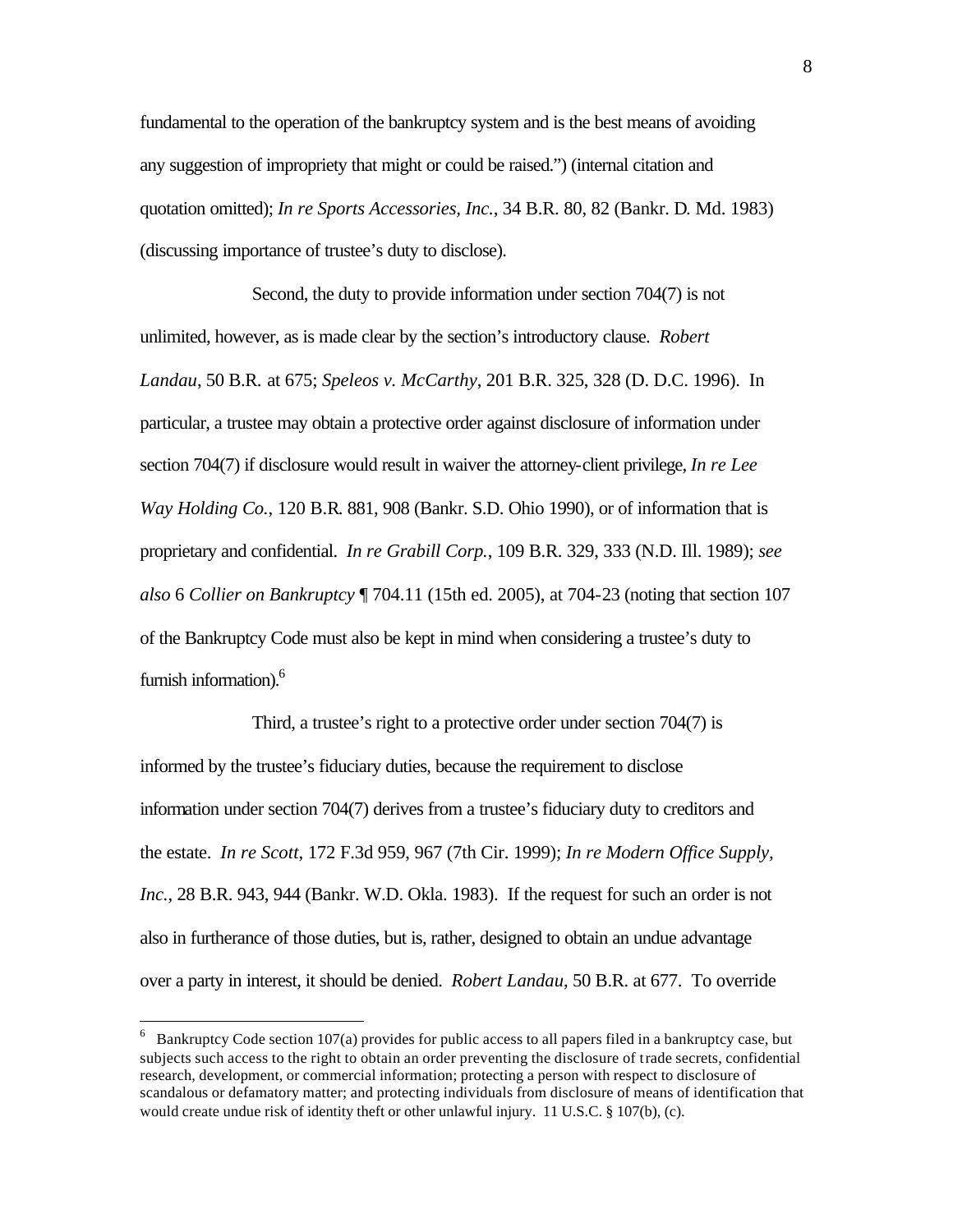the duty to disclose, a trustee should point to a countervailing fiduciary duty, such as to protect creditors and the estate from a particular harm, whose performance is more important than avoiding the harm resulting from withholding the information in question. *See generally Garner v. Wolfinbarger*, 430 F.2d 1093, 1103-04 (5th Cir. 1970), *cert. denied*, 401 U.S. 974 (1971) (attorney-client privilege may be asserted by corporation against those for whom it acts as fiduciary, subject to right of such beneficiaries to show cause why it should not be invoked in the particular instance).

Each of these aspects of section 704(7) should also apply to a creditor's committee's analogous obligation to provide access to information under Bankruptcy Code section  $1102(b)(3)(A)$ .

There also were provisions similar to section  $1102(b)(3)(A)$  under the Bankruptcy Act of 1898. Section 339(1) of the Act listed the functions that a creditors committee appointed under Chapter XI could perform, including "(d) to report to the creditors from time to time concerning the progress of the proceeding;" and under Bankruptcy Act Rule 11-29, which was derived from section 339(1) of the Act, 14 *Collier on Bankruptcy* ¶ 11-29.02 (14th ed. 1982) at 11-29-3, one of the functions of an official committee was to "advise the creditors of its recommendations with respect to the proposed plan [and] report to the creditors concerning the progress of the case. . . ." Bankruptcy Act Rule 11-29(a).

 The case law and commentary concerning this information-provision role is very scant. One court, however, construed Bankruptcy Act Rule 11-29(a) in affirming a bankruptcy court's confirmation of a Chapter XI plan over the objection that acceptances of the plan were not solicited in good faith. *In re Gilchrist Co.*, 410 F. Supp.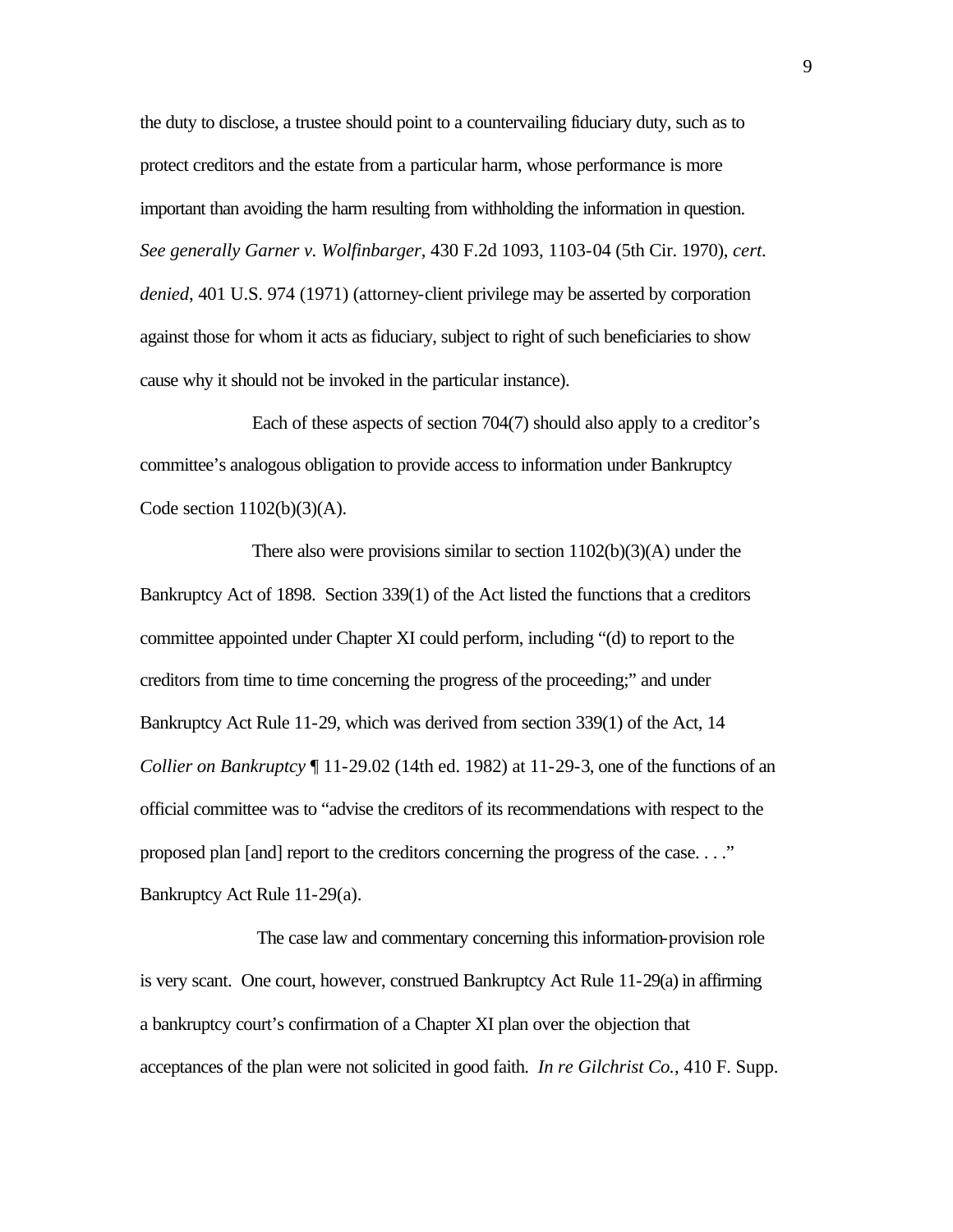1070 (E.D. Pa. 1976). The appellants contended that although the committee had circulated a letter recommending the plan, it had improperly kept creditors in the dark about several material facts, such as the debtor's receipt of a tax abatement and rent reduction, the existence of additional proofs of claim and potential fraudulent transfer recoveries, and the opposition of four members of the creditors committee to the plan followed by two members' resignation. *Id.* at 1076-77. The court determined, however, expressly notwithstanding Rule 11-29(a), that "It is clear that the Creditors' Committee is not required to forward to each creditor all of the raw data it receives and considers in the process of carrying out its duties." *Id.* at 1078. Instead, the committee had to provide "a fair presentation of the status of the Debtor." *Id.* Finding no support for the appellants' argument that the committee had made material omissions or otherwise acted improperly, such as acting collusively with the debtor, the court found that the plan was solicited and accepted in good faith. *Id.*

 The *Gilchrist* court's statement that a committee should not have to "forward all of the raw data it receives and considers," as if it were a virtual information bank for its constituents, would appear to apply with equal logic to Bankruptcy Code section 1102(b)(3)(A), although courts may differ about what constitutes a material development in the case and, therefore, a material disclosure omission in the context of a committee solicitation letter or otherwise.

Last, the proper scope of section  $1102(b)(3)(A)$  may be analyzed in the light of the duties and functions of a creditors committee under the Bankruptcy Code and by analogy to several pre-BAPCPA decisions that have considered committee confidentiality restrictions in the context of such duties and functions.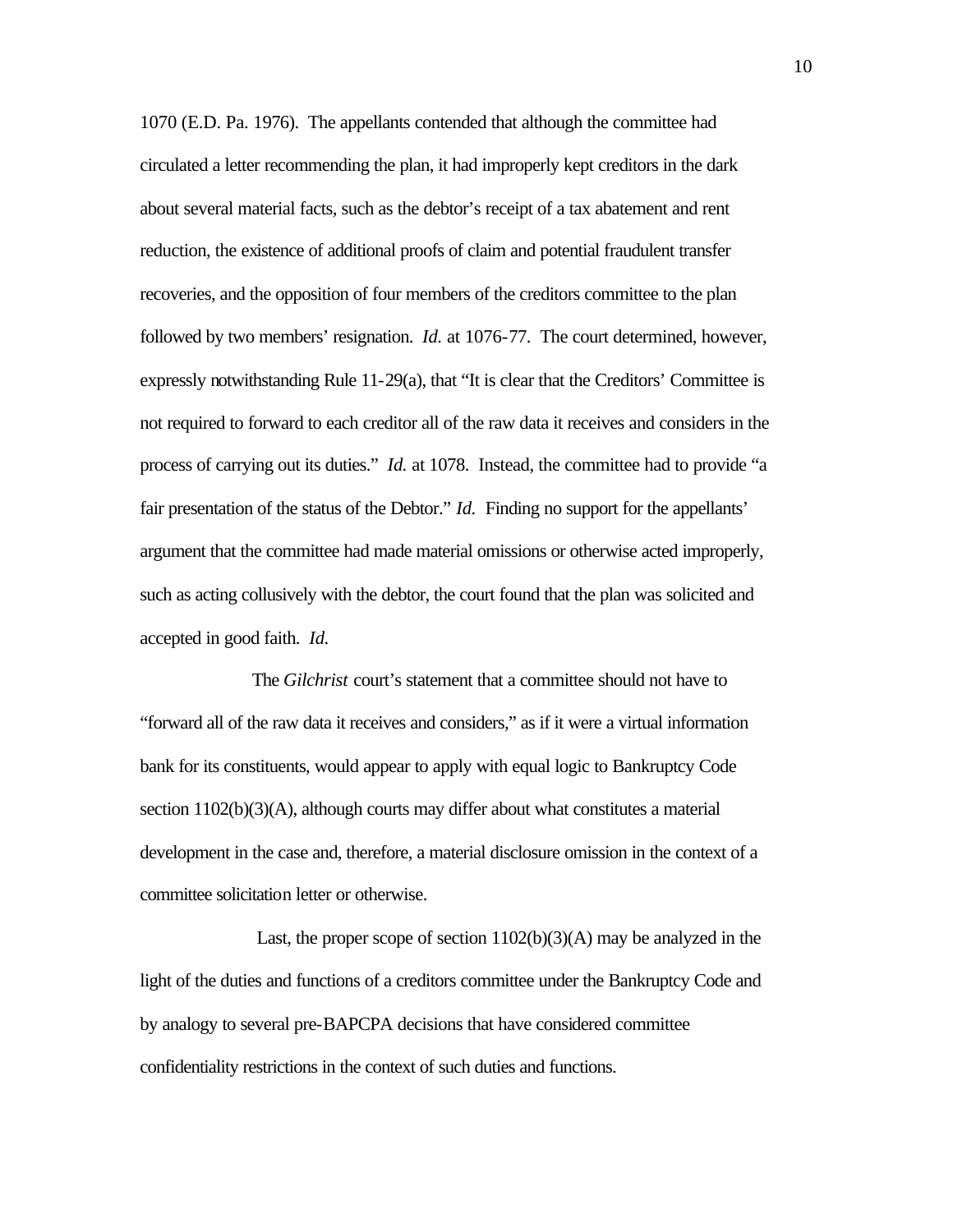"An official committee of creditors plays a pivotal role in the bankruptcy process. The function of an official creditors committee is to aid, assist and monitor the debtor to ensure that the unsecured creditors' views are heard and their interests promoted and protected." *Pan Am Corp. v. Delta Airlines, Inc.*, 175 B.R. 438, 514 (S.D.N.Y. 1994) (citations omitted). Official committees have diverse duties: they are the primary negotiating bodies for a chapter 11 plan; they also provide supervision of the debtor and execute an oversight function; they may investigate the debtor's assets and affairs; and they may perform such other services as are in the interest of the unsecured creditor body. *Johns-Manville Sales Corp. v. Doan* (*In re Johns-Manville Corp.*), 26 B.R. 919, 925 (Bankr. S.D.N.Y. 1983); *see also* 11 U.S.C. §§ 1103(c) (stating tasks an official committee may undertake) and 1109(b) (stating that an official creditors committee "may raise and may appear and be heard on any issue" in a chapter 11 case).<sup>7</sup> Broadly speaking,

The creditors' committee is not merely a conduit through whom the debtor speaks to and negotiates with creditors generally. On the contrary, it is purposely intended to represent the necessarily different interests and concerns of the creditors it represents. It must necessarily be adversarial in a sense, though its relation with the debtor may be supportive and friendly. There is simply no other entity established by the Code to guard those interests. The committee as the sum of its members is not intended to be merely an arbiter but a partisan which will aid, assist, and monitor the debtor pursuant to its own self-interest.

*In re Daig Corp.*, 17 B.R. 41, 43 (Bankr. D. Minn. 1981).

 $<sup>7</sup>$  Because any transaction not in the ordinary course of the debtor's business requires notice and the</sup> opportunity for a hearing, 11 U.S.C. § 363(b), an official committee may consider and challenge virtually everything important that a debtor undertakes. Under section 1109(b), official committees have the right to intervene in adversary proceedings. *Term Loan Holder Comm. v. Ozer Group, L.L.C.* (*In re Caldor Corp.*), 303 F.3d 161, 175 (2d Cir. 2002); *Adelphia Communications Corp. v. Rigis* (*In re Adelphia Communications Corp.*), 285 B.R. 848, 850-51 (Bankr. S.D.N.Y. 2002)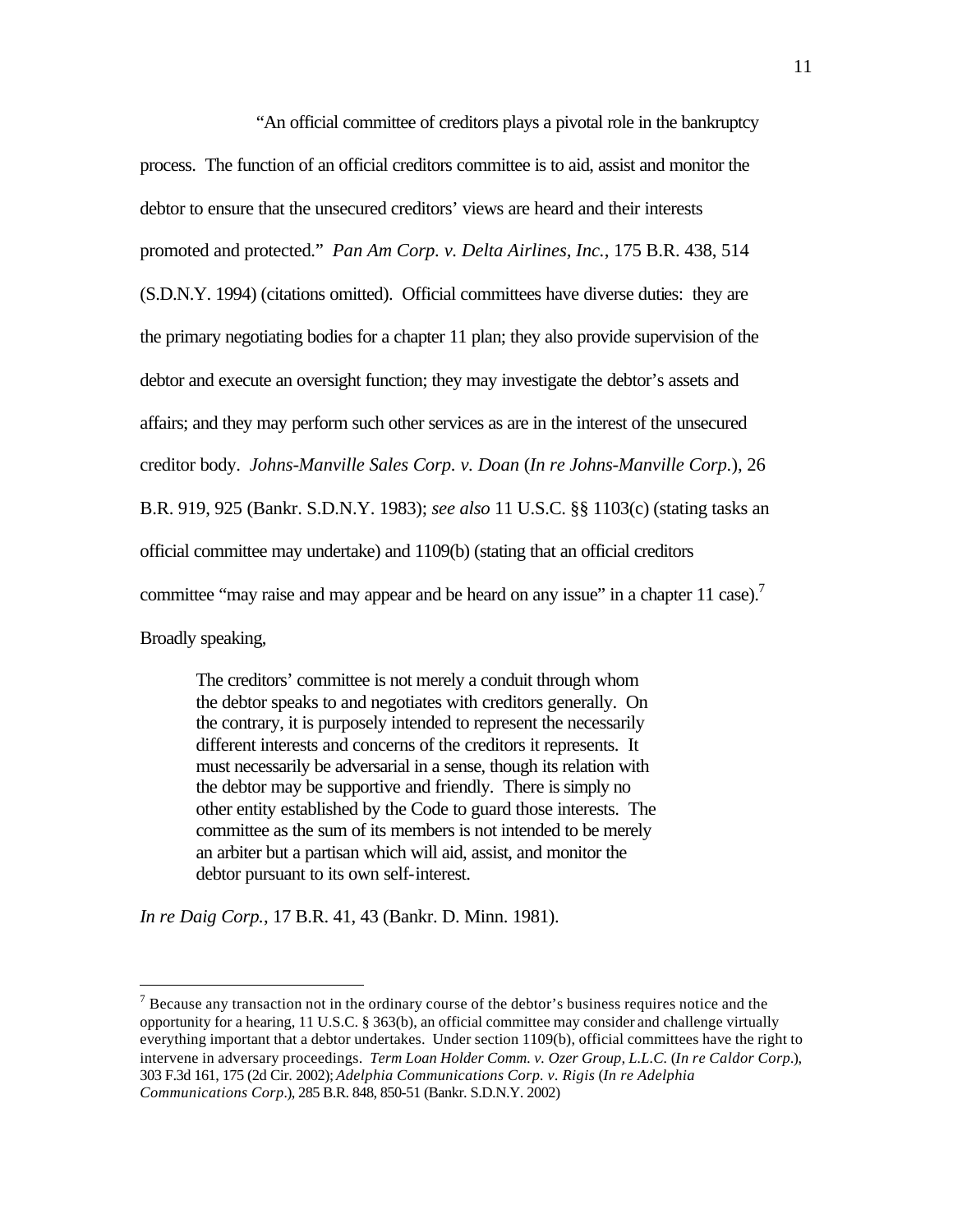It is well recognized that, to fulfill these roles, the members of an official committee owe a fiduciary duty to their constituents -- in the case of an official creditors committee, to all of the debtor's unsecured creditors. *The Bohack Corp. v. Gulf & Western Indus., Inc.* (*In re Bohack Corp*.), 607 F.2d 258, 262 n. 4 (2d Cir. 1979); *see also Pan Am*, 175 B.R. at 514; *Rickel & Associates v. Smith* (*In re Rickel & Associates*), 272 B.R. 74, 99 (Bankr. S.D.N.Y. 2002); *Johns-Manville,* 26 B.R. at 925 (noting, "In the case of reorganization committees, these fiduciary duties are crucial because of the importance of committees.").

In addition, under certain circumstances, an official creditors committee may be authorized by the bankruptcy court to act not only on behalf of the unsecured creditor body but also as a fiduciary on behalf of the debtor's estate. *Commodore Int'l Ltd. v Gould* (*In re Commodore Int'l Ltd.*), 262 F.3d 96, 100 (2d Cir. 2001) (authorizing official committee to pursue fraudulent transfer avoidance litigation for the benefit of the chapter 11 estate).

It is important to keep these functions in mind when sorting out the circumstances under which a creditors committee should not be required to make information available to its constituents. For example, in performing its oversight and negotiation function, a committee acts as the voice of all of the unsecured creditors, many of whom lack the resources to speak for themselves and all of whom benefit from the representative role played by the committee. *See* 4 *Norton Bankr. L. & Prac*. § 78.1 (2d ed. 2004). This means that committee members should and will receive commercially sensitive or proprietary information from the debtor and other parties (including each other, because plan negotiations are as often conducted between unsecured creditor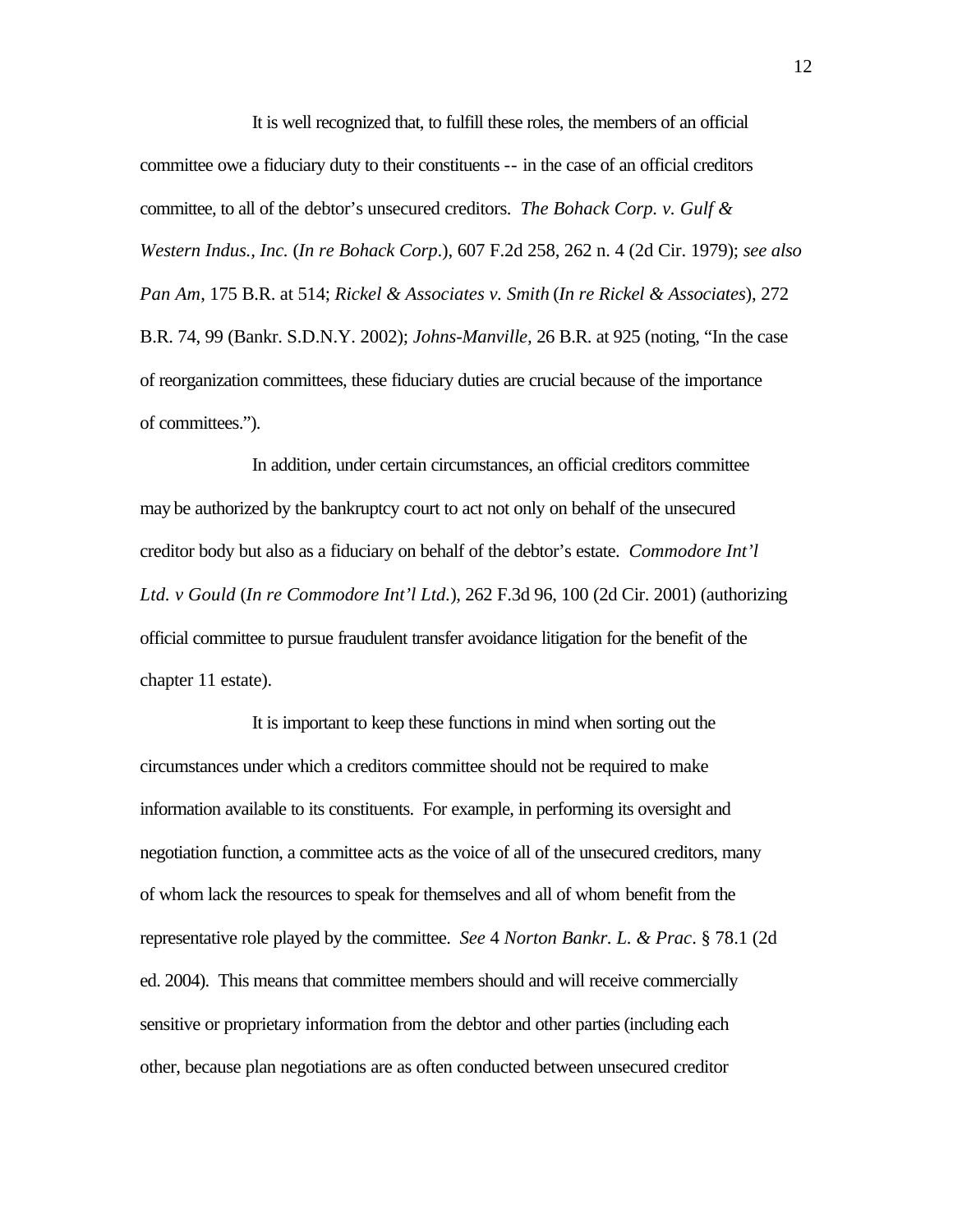groups as between the unsecured creditors and the debtor), often in the context of settlement discussions. It has frequently been held that committee members' fiduciary duties of loyalty and care to the unsecured creditor body require such information to be held in confidence. Otherwise, communications between the committee and third parties and among committee members themselves would be improperly curtailed, or the debtor might be harmed with a resulting decline in the creditors' recovery. *See In re Swolksy*, 55 B.R. 144, 146 (Bankr. N.D. Ohio 1985); *In re Johns-Manville*, 26 B.R. at 926; *Daig,* 17 B.R. at 42; *see also* 7 *Collier on Bankruptcy* ¶ 1103.05[2][a] at 1103-30.

When the debtor has public stock or debt, moreover, the securities laws may preclude the debtor from disclosing material non-public information on a selective basis to committee members absent a binding confidentiality agreement. *See, e.g.,* SEC Regulation FD (17 C.F.R. § 243.100). In addition, a committee's selective disclosure of material non-public information that it has developed on its own (including the results of inter-creditor negotiations and its own investigations) may raise similar issues, although the underlying concern would not be a breach of the securities laws as much as a breach of members' fiduciary duties of loyalty and care to all unsecured creditors by profiting from, or enabling selected creditors to profit from, non-public information obtained as a result of committee membership. *See In re Federated Dep't Stores*, 1991 WL 79143 (Bankr. S.D. Ohio 1991) (recognizing ability of creditors committee members to trade in the debtor's securities, subject to applicable securities laws, *provided* that such members institute procedures for screening personnel engaged in trading from personnel involved in committee work); *see also In re Spiegel*, 292 B.R. 748, 750-51 (Bankr. S.D.N.Y. 2003), in which the court discussed its concerns regarding committee members' trading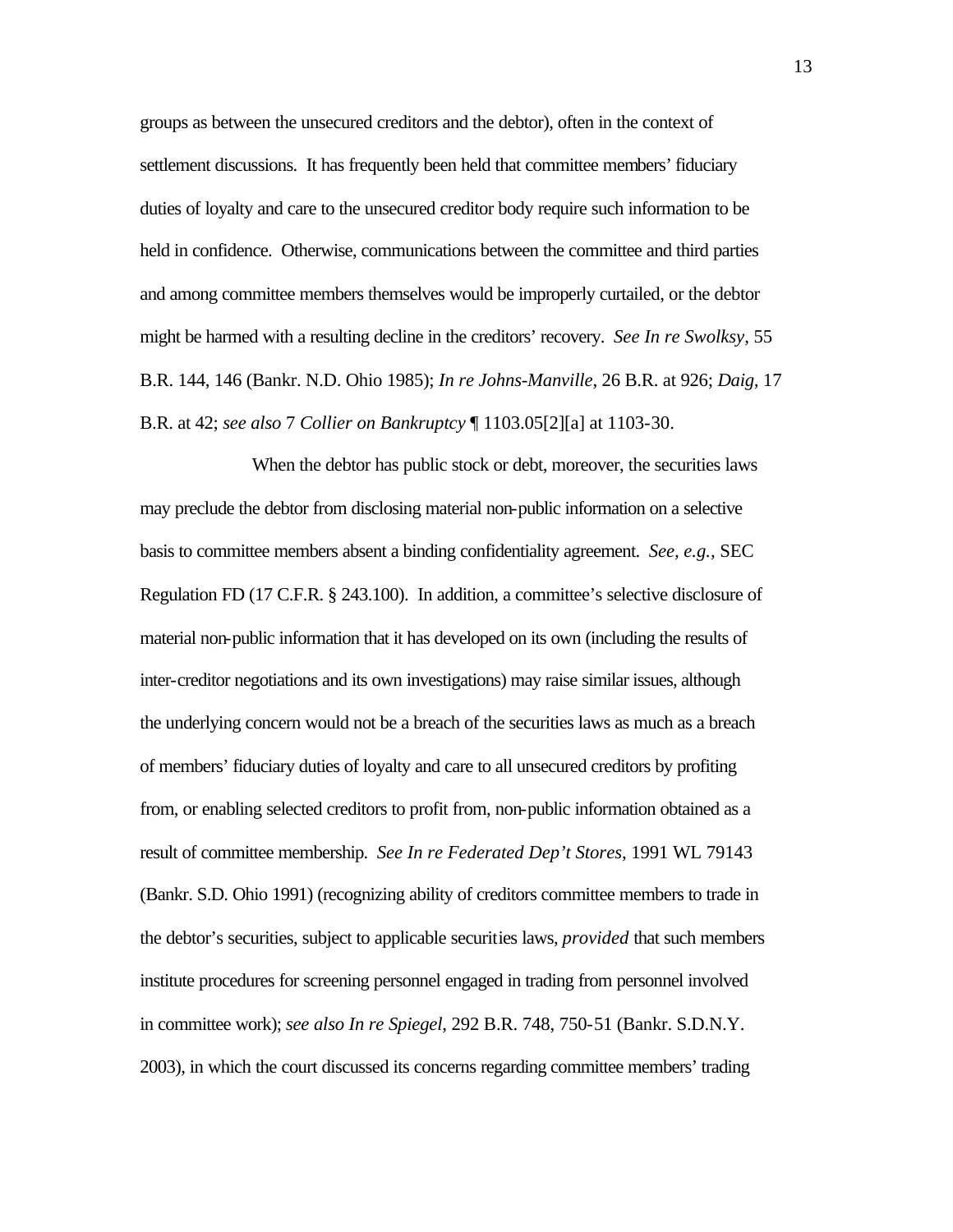in the debtor's securities even if information blocking procedures were to be adopted. If a committee member's use of non-public information for trading without an appropriate information wall breaches its fiduciary duties of care and loyalty to unsecured creditors, one can readily see the mischief that might arise by construing section 1102(b)(3) to require the unfettered release of such information to other, perhaps friendly, parties who are engaged in such trading, particularly given today's enormous market in distressed debt securities and claims.<sup>8</sup> The selective possession of material information can equate to very large swings in value and, therefore, creditors may seek such information not for legitimate purposes related to their position in the case but, rather, to obtain an unfair trading edge.

Maintaining the parties' reasonable expectations of confidentiality, therefore, is often critical to a committee's performance of its oversight and negotiation functions, compliance with applicable securities laws, and the proper exercise of committee members' fiduciary duties.

Maintaining confidentiality against unsecured creditors generally also may be necessary to preserve a committee's attorney-client privilege. That privilege clearly can be enforced against those who are not represented by the committee or who are standing in an adversarial relationship to the unsecured creditors as a group. *In re Subpoena Duces Tecum*, 978 F.2d 1159, 1161 (9th Cir. 1992); *In re Baldwin-United Corp.*, 38 B.R. 802, 804-5 (Bankr. S.D. Ohio 1984); 7 *Collier on Bankruptcy* ¶ 1103.03[8] at 1103-17 ("When a committee is engaged in litigation with a third party, there is no doubt that the attorney-client privilege is applicable to shield communications

<sup>8</sup> *See* Drain and Schwartz, *Are Bankruptcy Claims Subject to the Federal Securities Laws?*, 10 AM. BANKR. INST. L. REV. 569, 569 n. 1 (2002) (noting reasonableness of multi-billion dollar estimates of distressed debt market).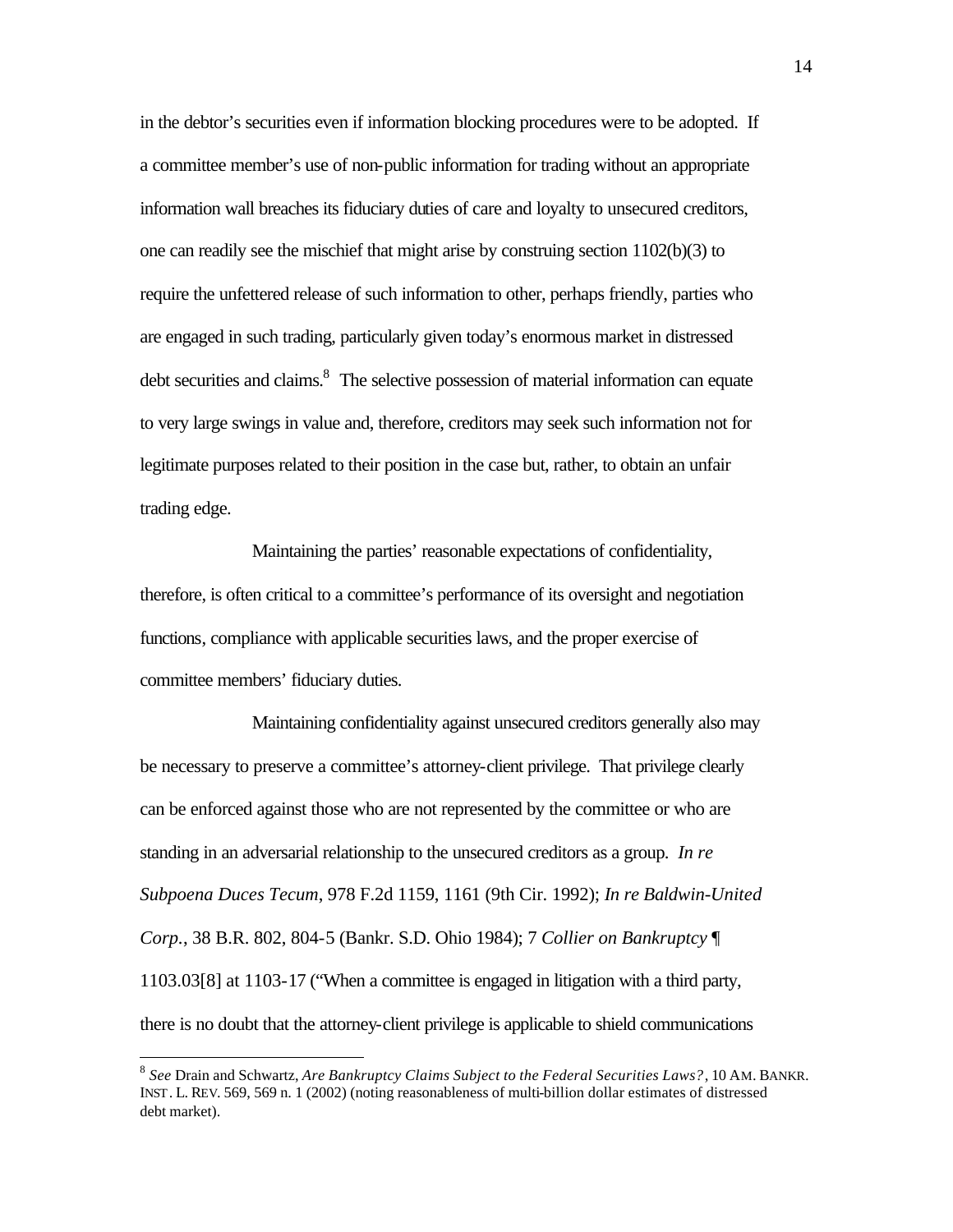between the committee and its counsel relating to the litigation. The privilege ought also to be available for communications relating to strategy in the case *vis-à-vis* the debtor and third parties. This should be particularly so for strategy and negotiations over the plan of reorganization.").<sup>9</sup> Thus, one should proceed cautiously concerning the disclosure of information that could reasonably have the effect of waiving the attorney-client or other privilege (for example when the committee has been given standing to pursue a claim on behalf of the debtor's estate, including against an unsecured creditor, or is conducting an investigation that might give rise to such a claim, or the information relates to ongoing negotiations with a third party), notwithstanding Bankruptcy Code section 1102(b)(3).

On the other hand, although a committee's assent to a plan or a transaction does not bind its members, let alone its constituents, *see generally* 7 *Collier on Bankruptcy* ¶ 1103.05[1][d][i] at 1103-26; *see also In re Armstrong World Indus., Inc.*, 2005 U.S. App. LEXIS 28897 (3d Cir. 2005), the importance of a committee's recommendations should require a committee to remain in touch with its constituents to determine their reasonable views.

How should a committee balance the foregoing tension, however – that is, the committee's need to preserve access to sensitive information (which usually is the only information of any value to unsecured creditors, whether for legitimate or illegitimate purposes), to protect the attorney-client privilege, and to comply with the securities laws, on the one hand, against the right of unsecured creditors to be informed

<sup>9</sup> Even *In re Christian Life Center, First Assembly of God*, 16 B.R. 35, 37 (Bankr. N.D. Cal. 1981), which the Ninth Circuit in *In re Subpoena Duces Tecum*, 978 F.2d at 1161, found to have unduly limited a committee's attorney-client privilege, suggested that a committee has an attorney-client privilege when the committee has the power to act, or is acting in the guise of a trustee.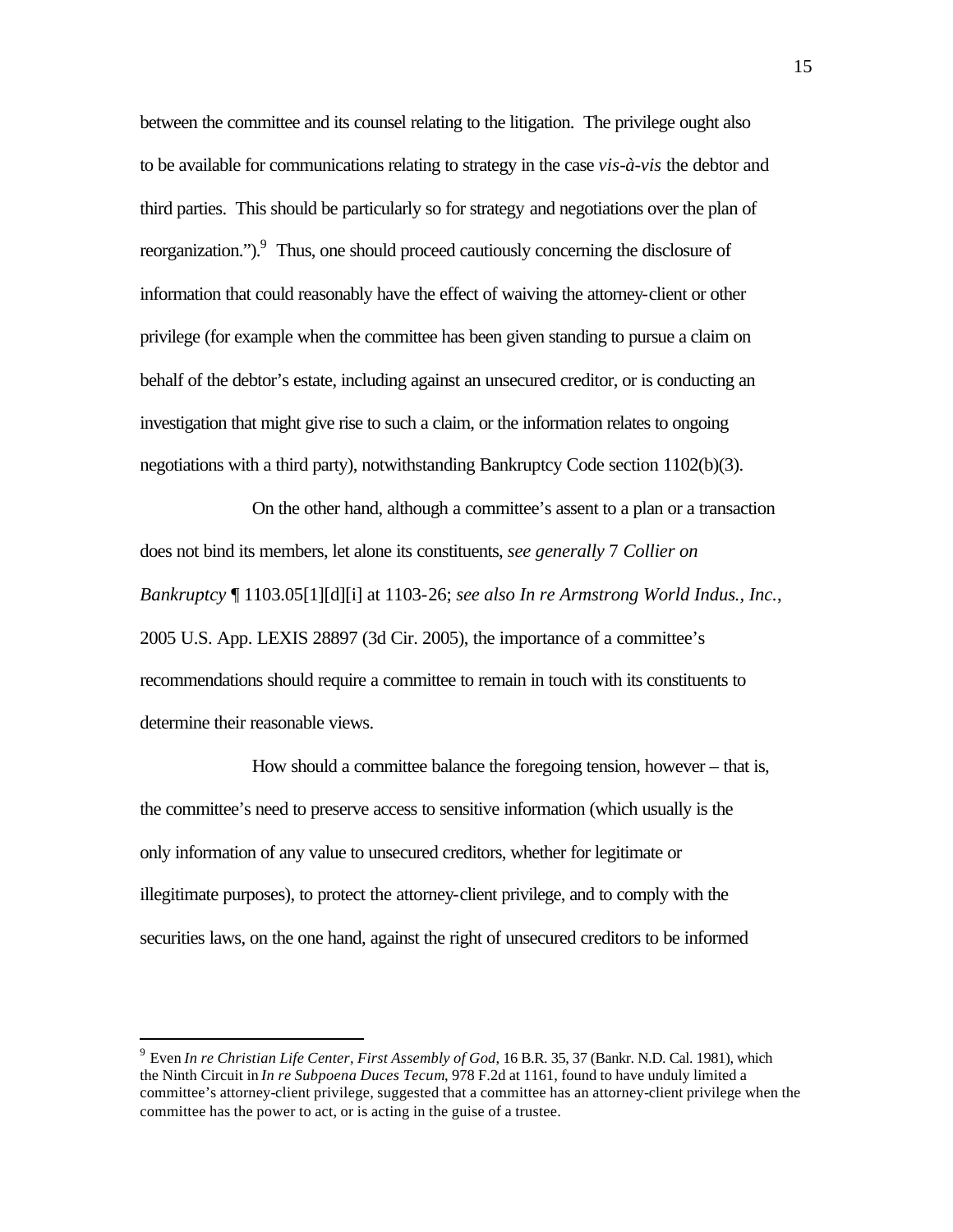of material developments in the case before they are presented with what in practical terms may be a *fait accompli*, on the other?

In Refco's case, as set forth in the order attached as Exhibit A hereto, the balance has been achieved by not requiring in the first instance -- that is, without further court order -- the Committee's disclosure of information (a) that could reasonably be determined to be confidential and non-public or proprietary, (b) the disclosure of which could reasonably be determined to result in a general waiver of the attorney-client or other applicable privilege, or (c) whose disclosure could reasonably be determined to violate an agreement, order or law, including applicable securities laws. Because many, if not all, of the adverse consequences of releasing certain information discussed above may be acceptably reduced or eliminated by the requesting party's agreement to be bound by confidentiality and/or trading constraints, however, the order further provides that the Committee shall take into account the requesting party's willingness to agree to such constraints when the Committee determines whether to release otherwise protected information. Consistent with Code section  $1102(b)(3)(C)$ , the order also contemplates that the Court will promptly decide disputes over the provision of such information if they are not resolved by the parties. $10$ 

Except with respect to the foregoing protected information, the order contemplates the Committee's proactive provision of specified types of information on a website.<sup>11</sup> Finally, recognizing the policy behind the qualified immunity given to

 $10$  The schedule specified in the order for the resolution of such disputes was driven by the large size of these cases, the large number of unsecured creditors and, particularly in the early days of these cases, the intense demands on the time and resources of the Committee and its professionals.

 $11$  Obviously, this may not be justified in a smaller case.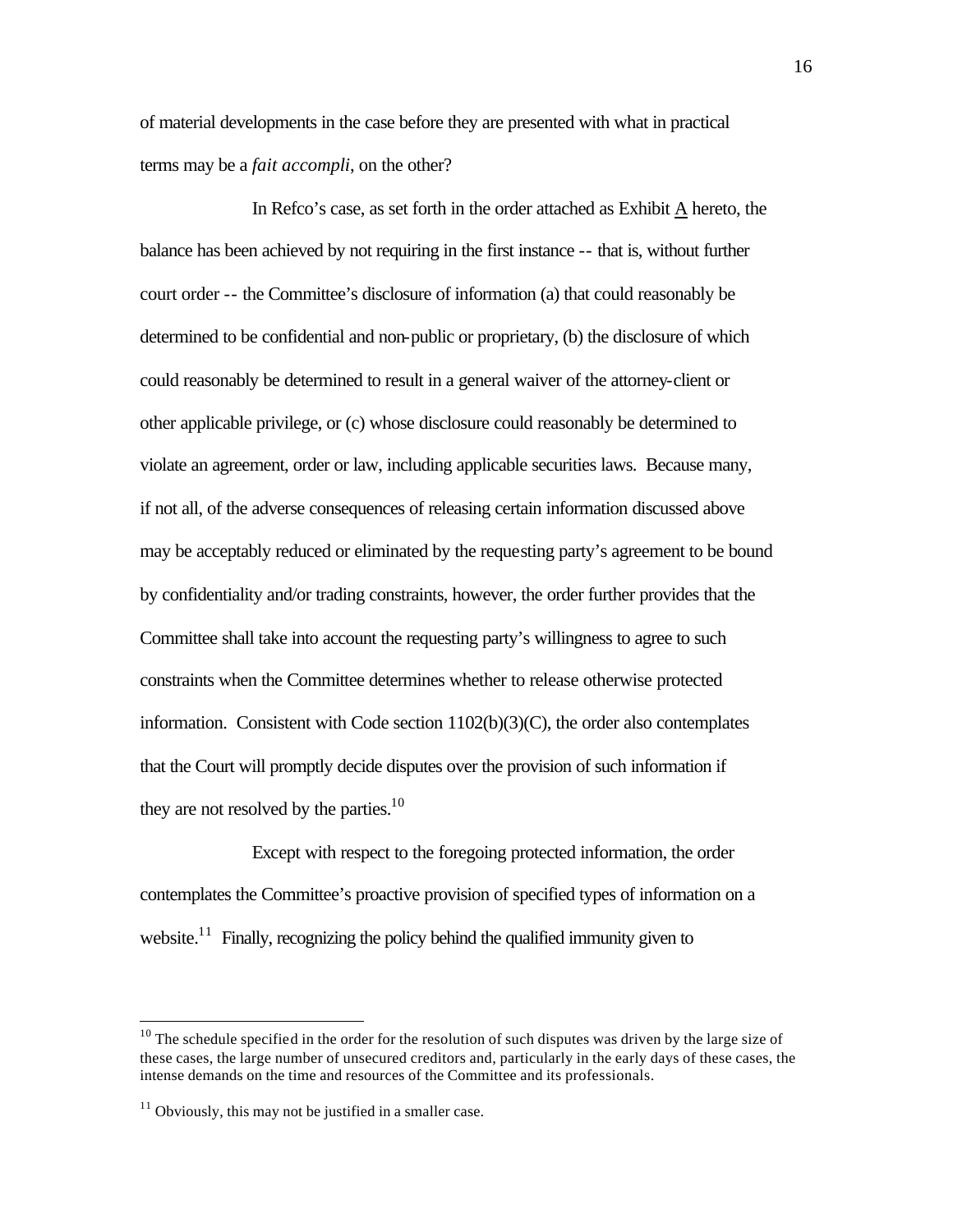members of an official creditors committee and the committee's professionals,<sup>12</sup> the order provides for exculpation of such parties coextensive with such immunity.

Of course, those seeking protected information under the attached order are free to raise any argument to show that the Committee's need to protect specified information is not outweighed by the creditor's legitimate need to receive it. For example, the balance described above depends in large measure upon the assumption that the Committee is adequately representative of the unsecured creditors and functioning properly.<sup>13</sup>

### **Conclusion**

For the foregoing reasons, the Committee's motion is granted to the extent

provided in the order attached hereto as Exhibit A.

Dated: New York, New York January 20, 2006

> /s/ Robert D. Drain United States Bankruptcy Judge

<sup>12</sup> *Supra*, note 2.

<sup>&</sup>lt;sup>13</sup> In an analogous context, courts have declined to apply the attorney-client privilege against a committee's own constituents' assertion that committee members or professionals have breached their fiduciary duties to them. *See, e.g., In re Fibremark, Inc.*, 330 B.R. 480, 498 n. 6 (Bankr. D. Vt. 2005) (noting that while "(a) attorney-client privilege is available to a creditors committee in a chapter 11 case, … (b) that privilege may not be asserted as a shield to protect against disclosure of fraud or other misconduct on the part of the committee or its attorneys); *In re Baldwin-United Corp.*, 38 B.R. 802, 805 (Bankr. Ohio 1984); *see also In re Christian Life Center, First Assembly of God*, 16 B.R. 35, 37-38 (Bankr. C.D. Cal. 1981); 7 *Collier on Bankruptcy* ¶ 1103.03[8] ("Committee members have a fiduciary responsibility to their constituency and should not use the attorney-client privilege to shield themselves in litigation from the people they are supposed to be representing."). However, before opening wide the gates to such information, it should be kept in mind that (a) a committee member's fiduciary duties do not preclude it from representing its own interests, provided that in so doing it does not abuse its position on the committee at the expense of the creditor class, *In re Rickel & Associates, Inc.*, 272, B.R. 74, 100 (Bankr. S.D.N.Y. 2002), and (b) resolving intercreditor disputes is one of an official committee's primary functions, which may require committee professionals and members to share the differing views of various unsecured creditor groups with a reasonable expectation of confidentiality.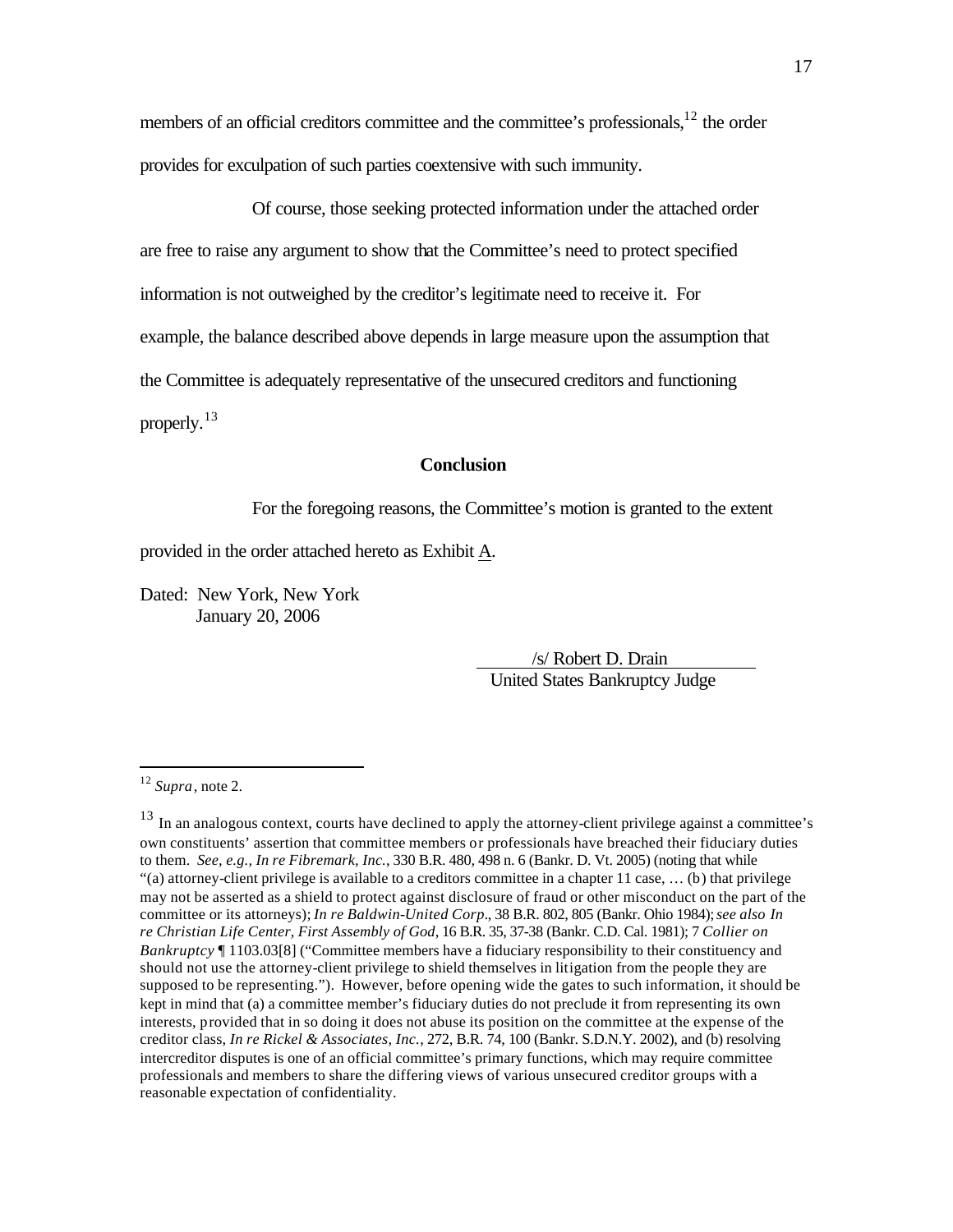#### **EXHIBIT A**

| UNITED STATES BANKRUPTCY COURT |     |                         |
|--------------------------------|-----|-------------------------|
| SOUTHERN DISTRICT OF NEW YORK  | --X |                         |
| In re:                         |     | Chapter 11              |
| REFCO INC., et al.,            |     | Case No. 05-60006 (RDD) |
| Debtors.                       |     | (Jointly Administered)  |
|                                |     |                         |

# **ORDER REGARDING CREDITOR ACCESS TO INFORMATION PURSUANT TO 11 U.S.C. §§ 105(a), 1102(b)(3) AND 1103(c)**

Upon the motion, dated November 1, 2005 (the "Motion"), filed by the Official Committee of Unsecured Creditors of Refco Inc., et al. (the "Committee"), pursuant to sections 105(a), 1102(b)(3) and 1103(c) of title 11 of the United States Code, 11 U.S.C. §§ 101 et seq. (as amended, the "Bankruptcy Code"), for an order clarifying the Committee's requirement to provide access to information *nunc pro tunc* to October 28, 2005, the date the Committee was appointed; and upon the order to show cause, dated November 1, 2005, provisionally granting the relief requested in the Motion until the Court further clarifies the requirements under section 1102(b)(3)(A) of the Bankruptcy Code or the Committee establishes an acceptable information sharing protocol, and requiring that all interested parties show cause by filing and serving an objection setting forth why the Motion and the relief requested therein should not be entered on a final basis; and the Court having held a hearing on the Motion on December 8, 2005 (the "Hearing") and having considered the Committee's proposed protocol, the objection thereto by the Ad Hoc Committee of Senior Subordinated Noteholders, the statement of the United States Trustee, and the record of the Hearing, the Committee having revised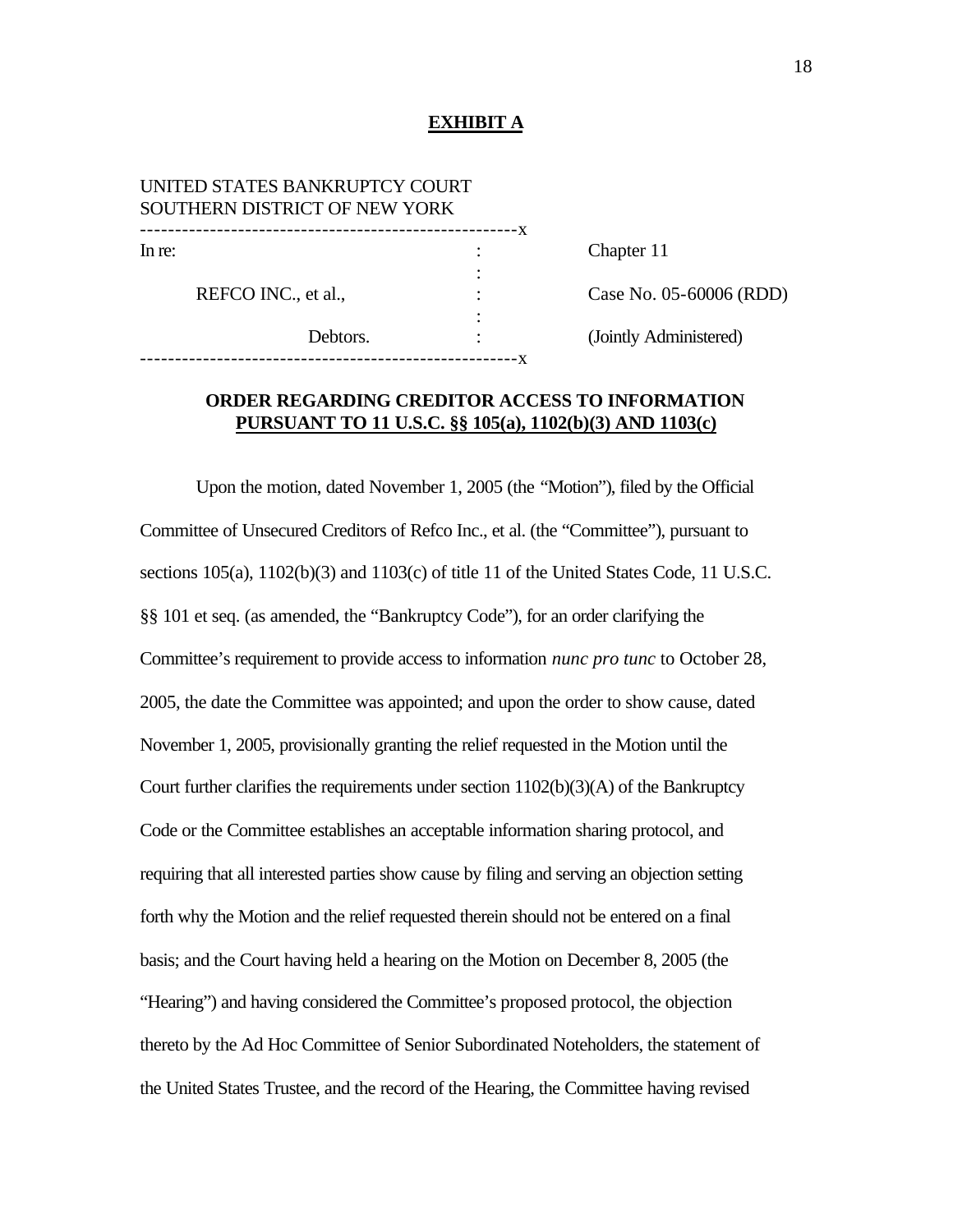the proposed protocol in the light of the foregoing; and after due deliberation and sufficient cause appearing therefor,

IT IS HEREBY FOUND AND DETERMINED THAT:<sup>1a</sup>

A. Jurisdiction and Venue; Core Proceeding. The Court has jurisdiction to grant the relief provided for herein pursuant to 28 U.S.C. §§ 157 and 1334. This matter constitutes a core proceeding within the meaning of 28 U.S.C. § 157(b). Venue of this chapter 11 case and the Motion is proper under 28 U.S.C. §§ 1408 and 1409(a).

B. Statutory Predicates. The statutory predicates for the relief sought in the Motion are sections 105(a), 1102(b)(3) and 1103 of the Bankruptcy Code.

C. Adequacy of Notice. Notice of the Motion was timely, adequate, proper and sufficient and constituted the best notice practicable under the particular circumstances, and no other or further notice of the Motion is required.

D. Memorandum of Law Waiver. The requirements of Rule 9013-1(b) of the Local Rules are waived.

E. Opportunity to be Heard. A reasonable opportunity to object or be heard with respect to the Motion and the relief requested therein and granted in this Order has been afforded.

NOW THEREFORE, IT IS HEREBY ORDERED, ADJUDGED, AND DECREED THAT:

1. All objections to the Motion or the relief requested therein that have not been withdrawn, waived, or settled, including all reservations of rights included

<sup>&</sup>lt;sup>1a</sup> Findings of fact shall be construed as conclusions of law and conclusions of law shall be construed as findings of fact, as appropriate.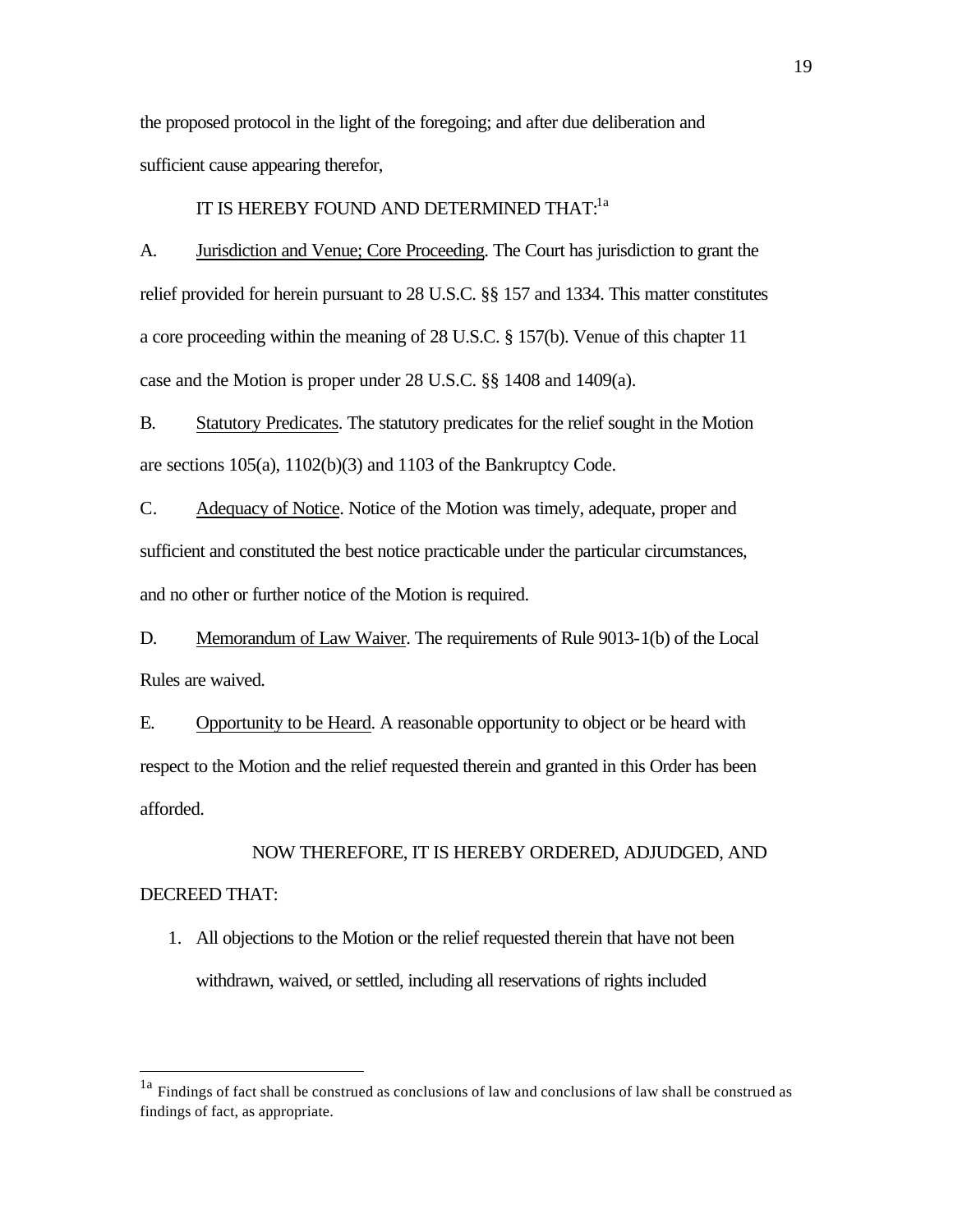therein, which are not otherwise resolved in this Order, are overruled on the merits.

- 2. The Motion is granted to the extent provided herein.
- 3. Access To Creditor Information. In satisfaction of the Committee's obligations to provide access to information for creditors ("Creditor Information Protocol") in accordance with section 1102(b)(3)(A) and (B) of the Bankruptcy Code, the Committee shall, until the earliest to occur of dissolution of the Committee, dismissal, or conversion of these chapter 11 cases, and a further order of the Court:
	- (a) Establish and maintain an Internet-accessed website (the "Committee Website") that provides, without limitation:
		- (1) general information concerning the chapter 11 cases of Refco Inc. and its affiliated debtors (collectively, the "Debtors"), including, case dockets, access to docket filings, and general information concerning significant parties in the cases;
		- (2) monthly Committee written reports summarizing recent proceedings, events and public financial information;
		- (3) highlights of significant events in the cases;
		- (4) a calendar with upcoming significant events in the cases;
		- (5) access to the claims docket as and when established by the Debtors or any claim agent retained in the cases;
		- (6) a general overview of the chapter 11 process;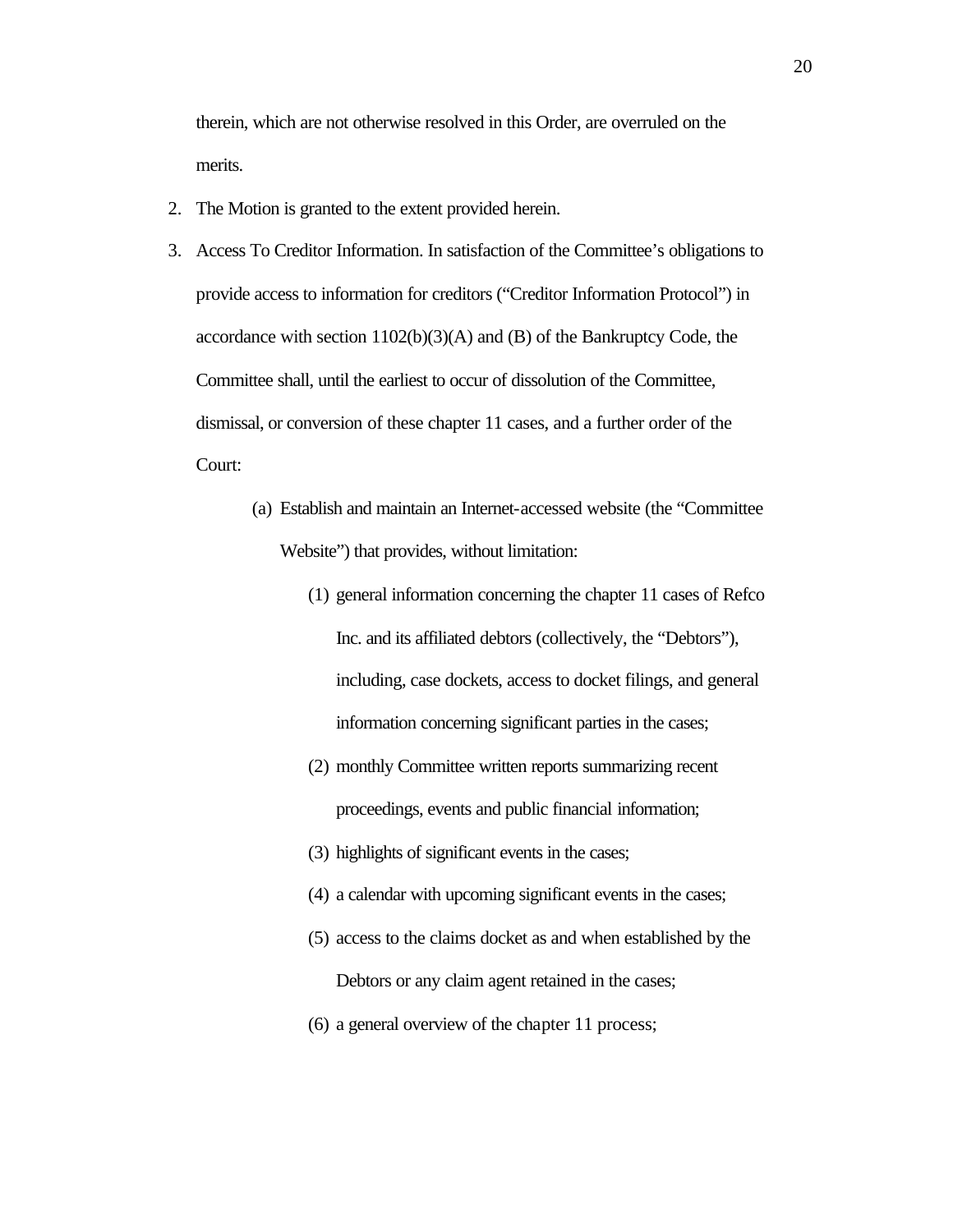- (7) press releases (if any) issued by each of the Committee and the Debtors;
- (8) a non-public registration form for creditors to request "realtime" case updates via electronic mail;
- (9) a non-public form to submit creditor questions, comments and requests for access to information;
- (10) responses to creditor questions, comments and requests for access to information; provided, that the Committee may privately provide such responses in the exercise of its reasonable discretion, including in the light of the nature of the information request and the creditor's agreements to appropriate confidentiality and trading constraints;
- (11) answers to frequently asked questions; and
- (12) links to other relevant websites.
- (b) Distribute case updates via electronic mail for creditors that have registered for this service on the Committee website.
- (c) Establish and maintain a telephone number and electronic mail address for creditors to submit questions and comments.
- 4. Privileged and Confidential Information. The Committee shall not be required to disseminate to any entity (all references to "entity" herein shall be as defined in section 101(15) of the Bankruptcy Code, "Entity"): (i) without further order of the Court, confidential, proprietary, or other non-public information concerning the Debtors or the Committee, including (without limitation) with respect to the acts,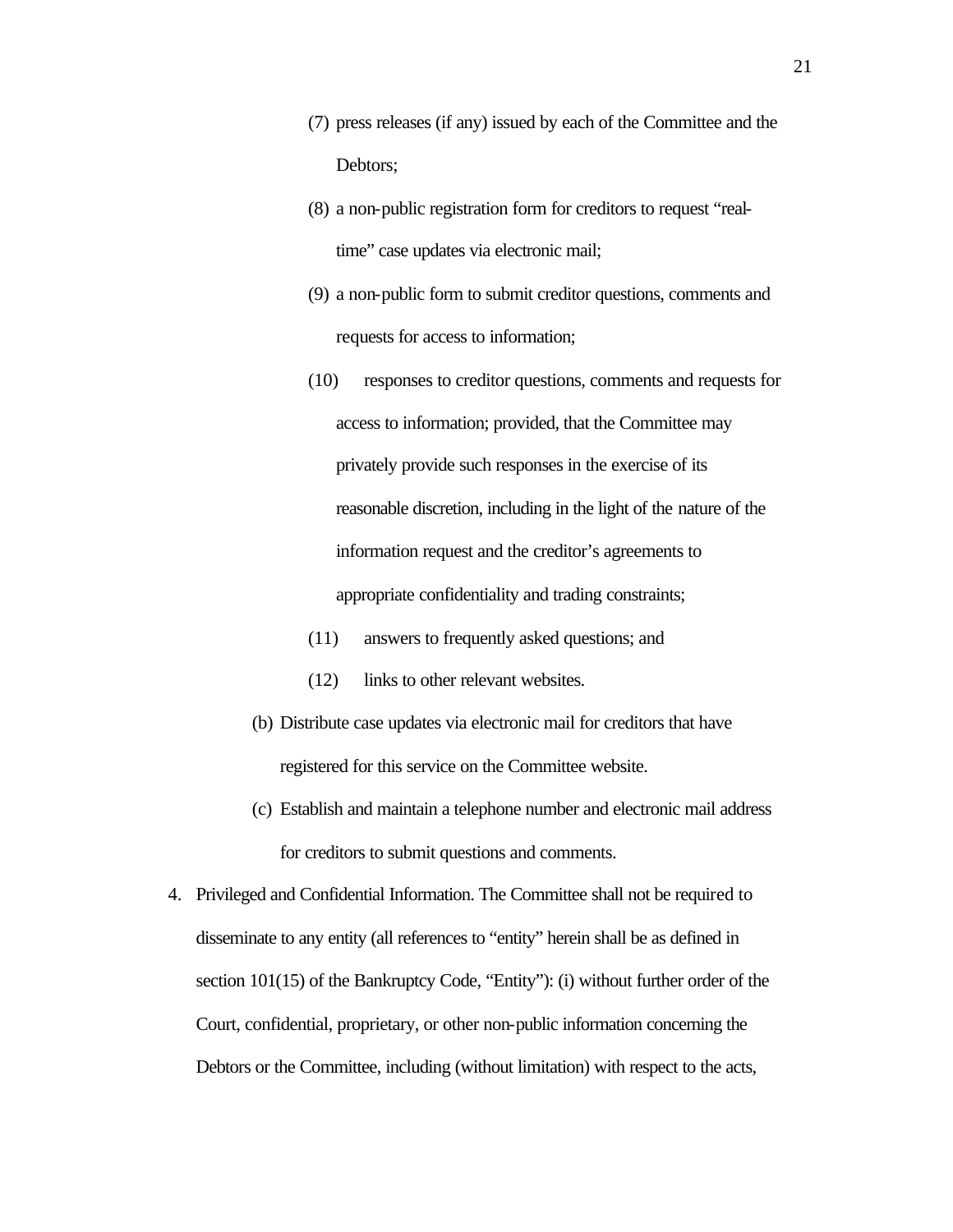conduct, assets, liabilities and financial condition of the Debtors, the operation of the Debtors' business and the desirability of the continuance of such business, or any other matter relevant to these cases or to the formulation of one or more chapter 11 plans (including any and all confidential, proprietary, or other nonpublic materials of the Committee) whether provided (voluntarily or involuntarily) by or on behalf of the Debtors or by any third party or prepared by or for the Committee (collectively, the "Confidential Information") or (ii) any other information if the effect of such disclosure would constitute a general waiver of the attorney-client, work-product, or other applicable privilege possessed by the Committee.

- 5. Any information received (formally or informally) by the Committee from any Entity in connection with an examination pursuant to Rule 2004 of the Federal Rules of Bankruptcy Procedure or in connection with any formal or informal discovery in any contested matter, adversary proceeding or other litigation shall not be governed by the terms of this Order but, rather, by any order governing such discovery.
- 6. The Debtors shall assist the Committee in identifying any Confidential Information concerning the Debtors that is provided by the Debtors or their agents or professionals, or by any third party, to the Committee, its agents and professionals.
- 7. Creditor Information Requests. If a creditor (the "Requesting Creditor") submits a written request (including on the Committee Website or by electronic mail) (the "Information Request") for the Committee to disclose information, the Committee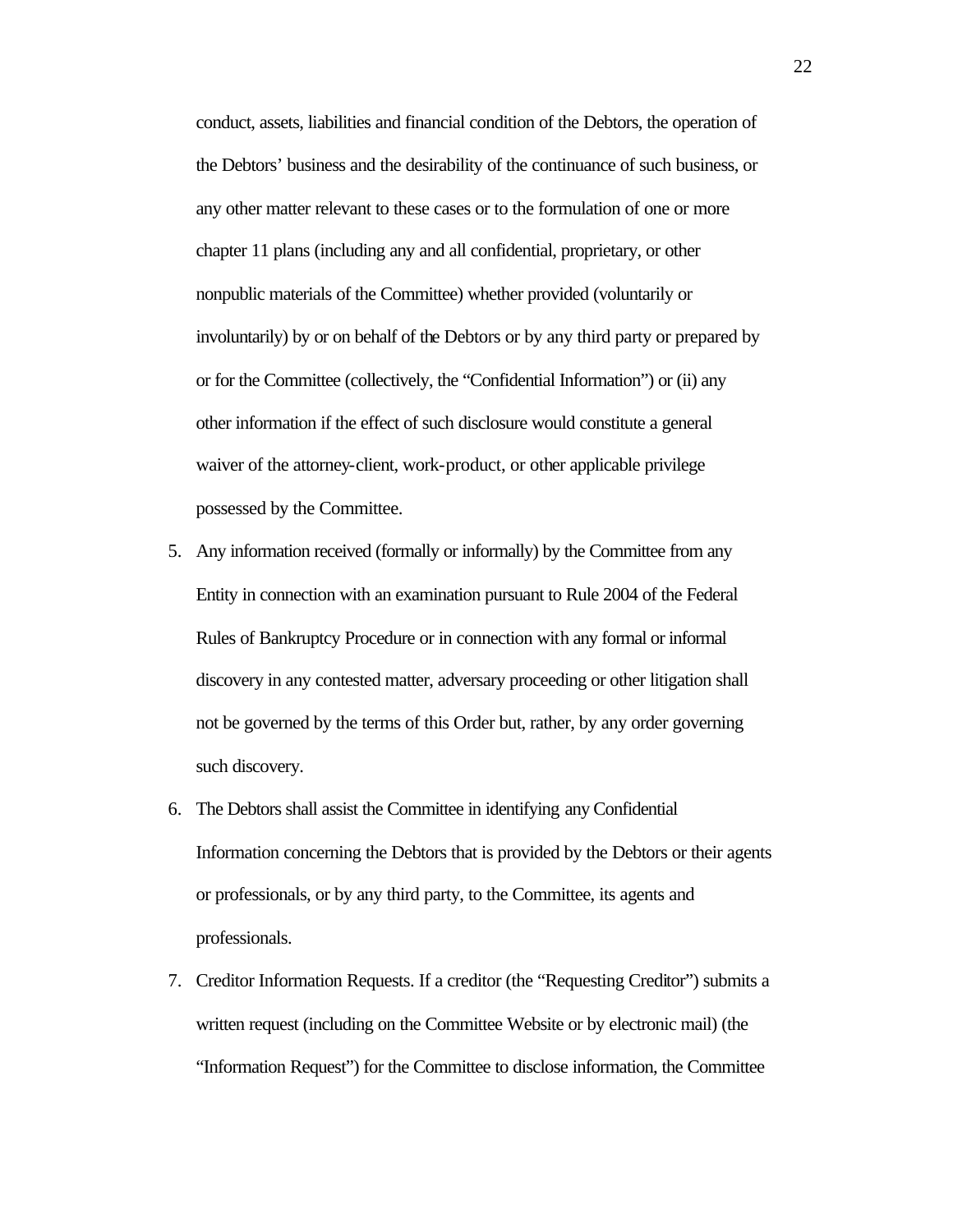shall as soon as practicable, but no more than twenty  $(20)$  days<sup>1b</sup> after receipt of the Information Request, provide a response to the Information Request (including on the Committee Website) (the "Response"), including providing access to the information requested or the reasons the Information Request cannot be complied with. If the Response is to deny the Request because the Committee believes the Information Request implicates Confidential Information that need not be disclosed pursuant to the terms of this Order or otherwise under 11 U.S.C. § 1102 (b)(3)(A), or that the Information Request is unduly burdensome, the Requesting Creditor may, after a good faith effort to meet and confer with an authorized representative of the Committee regarding the Information Request and the Response, seek to compel such disclosure for cause pursuant to a motion. Such motion shall be served and the hearing on such motion shall be noticed and scheduled pursuant to the Case Management Order. The Committee shall not object to any Requesting Creditor's request to participate in any such hearing by telephone conference. Nothing herein shall be deemed to preclude the Requesting Creditor from requesting (or the Committee objecting to such request) that the Committee provide the Requesting Creditor a log or other index of any information specifically responsive to the Requesting Creditor's request that the Committee deems to be Confidential Information or protected by the attorney/client, work product, or any other privilege. Furthermore, nothing herein shall be deemed to preclude the Requesting Creditor from requesting that the Court conduct an *in camera* review of any information specifically responsive to

<sup>&</sup>lt;sup>1b</sup> This shall read ten (10) days on or after January 31, 2006.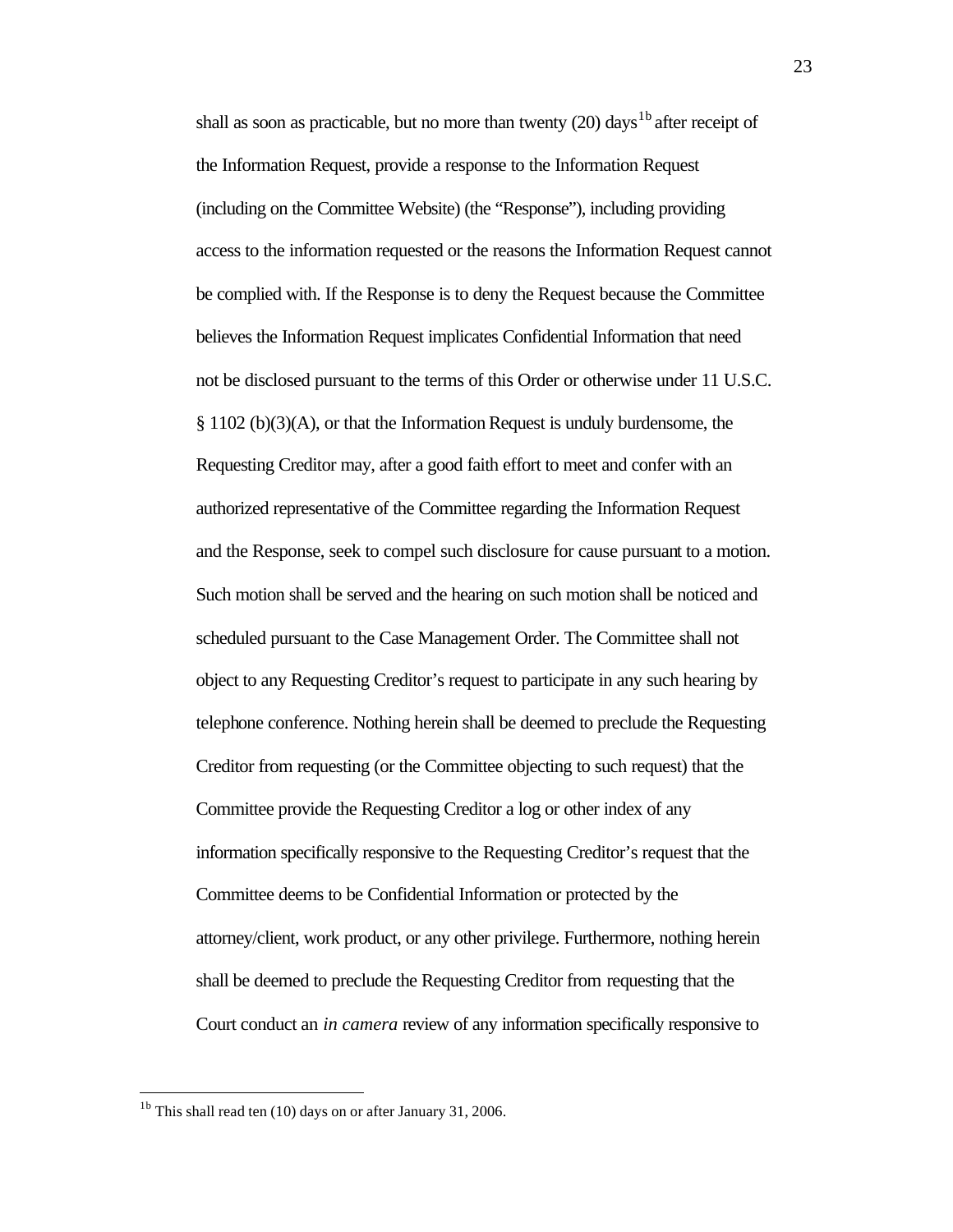the Requesting Creditor's request that the Committee claims is Confidential Information or subject to the attorney/client, work product, or other privilege.

- 8. In its Response to an Information Request for access to Confidential Information, the Committee shall consider whether (a) the Requesting Creditor is willing to agree to reasonable confidentiality and trading restrictions with respect to such Confidential Information and represents that such trading restrictions and any information-screening process complies with applicable securities laws; and (b) under the particular facts, such agreement and any information-screening process that it implements will reasonably protect the confidentiality of such information; provided, however, that if the Committee elects to provide access to Confidential Information on the basis of such confidentiality and trading restrictions, the Committee shall have no responsibility for the Requesting Creditor's compliance with, or liability for violation of, applicable securities or other laws. Any disputes with respect to this paragraph shall be resolved as provided in the preceding paragraph, and, to the extent applicable, the next paragraph.
- 9. Release of Confidential Information of Third Parties. In addition, if the Information Request implicates Confidential Information of the Debtors (or any other Entity) and the Committee agrees that such request should be satisfied, or if the Committee on its own wishes to disclose such Confidential Information to creditors, the Committee may demand (the "Demand") for the benefit of the Debtors' creditors: (a) if the Confidential Information is information of the Debtors, by submitting a written request, each captioned as a "Committee Information Demand," to Skadden, Arps, Slate, Meagher & Flom LLP, counsel

24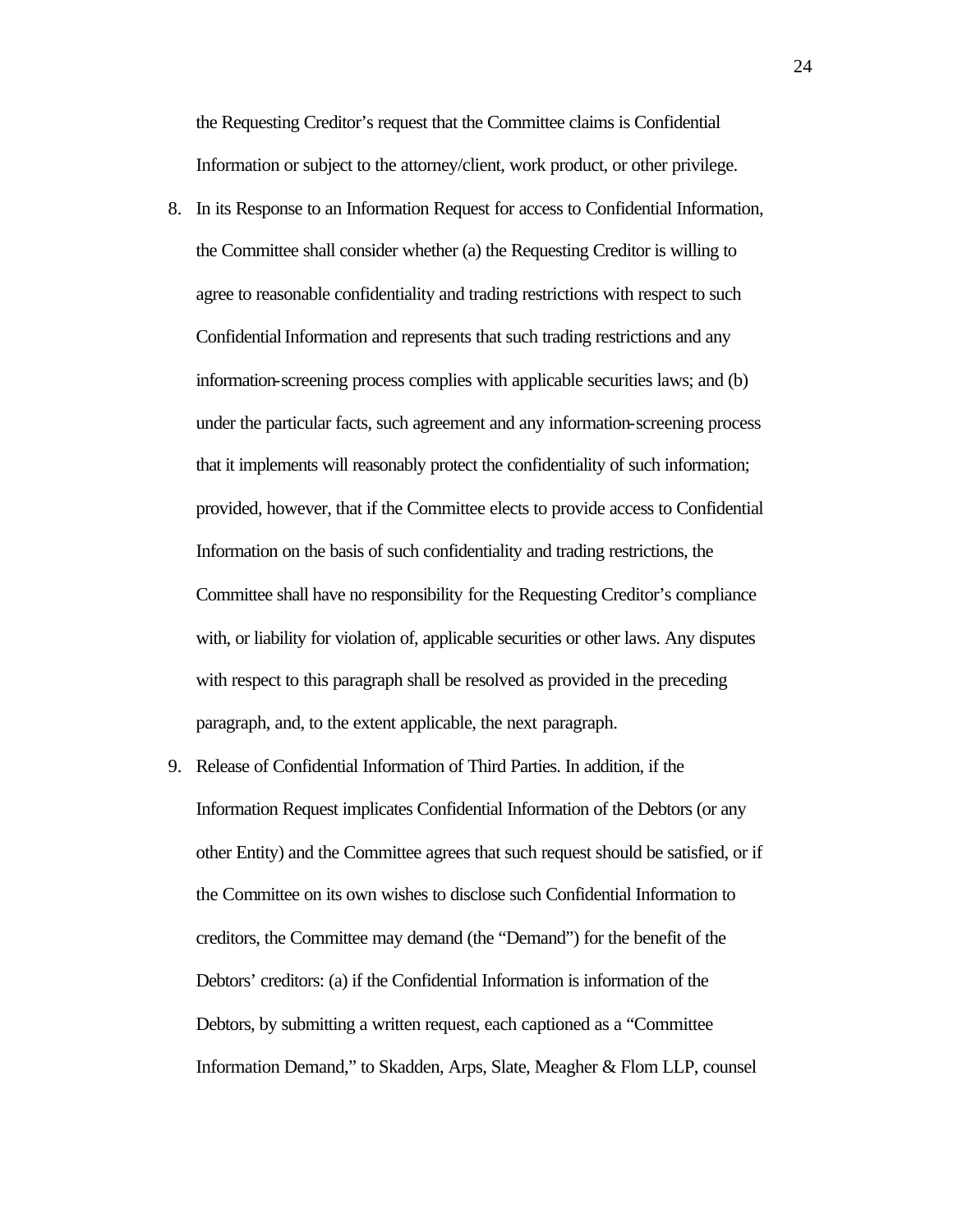for the Debtors, Four Times Square, New York, New York 10036 (Attention: J. Gregory Milmoe, Esq. (gmilmoe@skadden.com) and Sally McDonald Henry, Esq. (shenry@skadden.com)) ("Debtors' Counsel"), stating that such information will be disclosed in the manner described in the Demand unless the Debtors object to such Demand on or before fifteen (15) days after the service of such Demand; and, after the lodging of such an objection, the Committee, the Requesting Creditor and the Debtors may schedule a hearing with the Court pursuant to the Case Management Order seeking a ruling with respect to the Demand under 11 U.S.C. § 704(a)(7); and (b) if the Confidential Information is information of another Entity, by submitting a written request to such Entity and its counsel of record, with a copy to Debtors' Counsel, stating that such information will be disclosed in the manner described in the Demand unless such Entity objects to such Demand on or before fifteen (15) days after the service of such Demand; and, after the lodging of such an objection, the Committee, the Requesting Creditor, such Entity and the Debtors may schedule a hearing with the Court pursuant to the Case Management Order seeking a ruling with respect to the Demand.

- 10. Nothing in this Order requires the Committee to provide access to information or solicit comments from any Entity that has not demonstrated to the satisfaction of the Committee, in its sole discretion, or to the Court, that it holds claims of the kind described in section 1102(b)(3) of the Bankruptcy Code.
- 11. Exculpation. None of the Debtors, the Committee and any of their respective directors, officers, employees, members, attorneys, consultants, advisors and